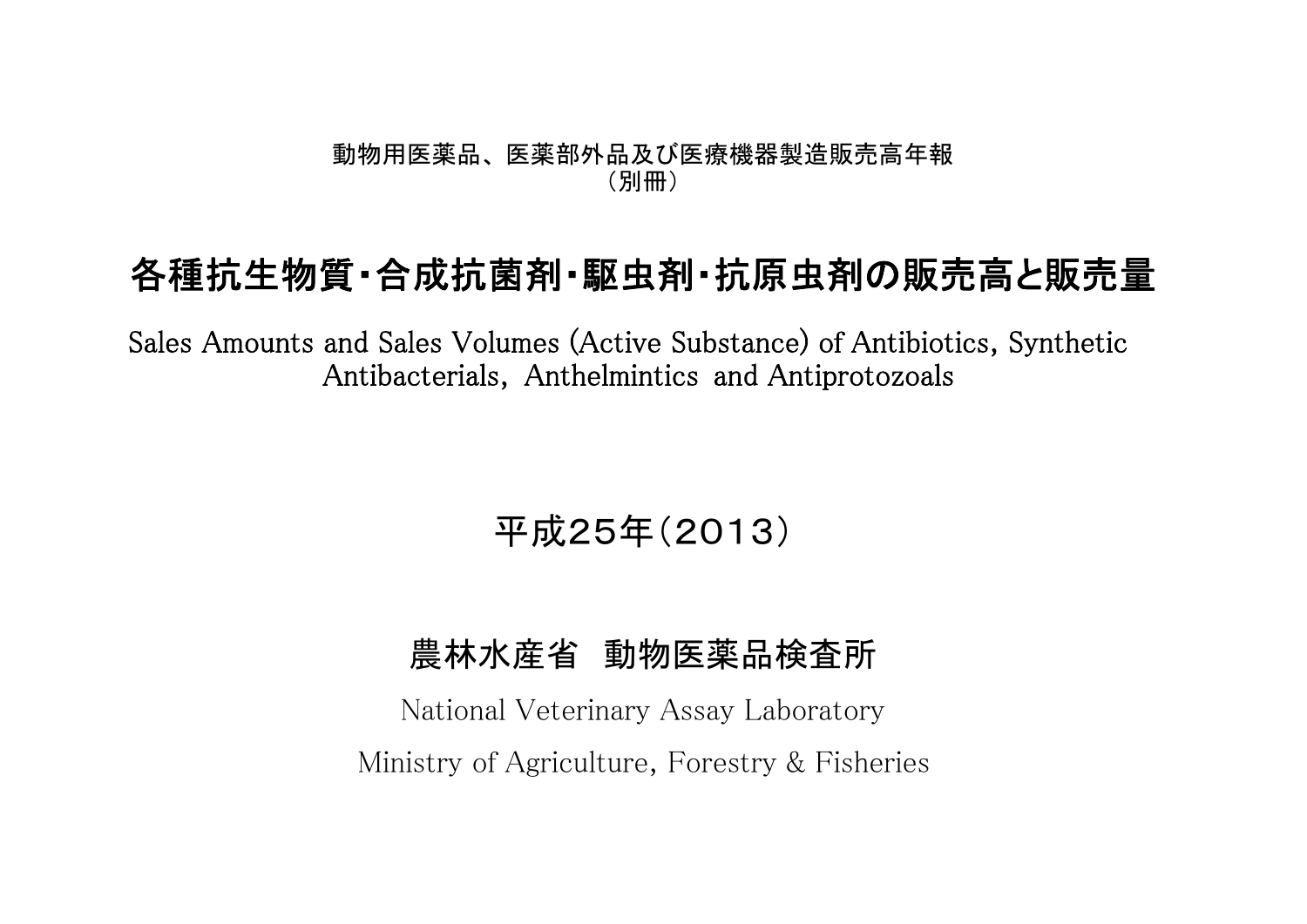#### 各種抗生物質・合成抗菌剤・駆虫剤・抗原虫剤の販売高と販売量

Sales Amounts and Sales Volumes (Active Substance) of Antibiotics, Synthetic Antibacterials, Anthelmintics and Antiprotozoals

| 販売高金額 原末換算量<br>水産用<br>水産用<br>系統名<br>区分<br>投与経路<br>乳用牛<br>馬<br>豚<br>肉用牛<br>肉用鶏<br>採卵鶏<br>犬・猫<br>(海水)<br>観賞魚<br>その他<br>(淡水)<br>(千円)<br>(Kg)<br>Pig<br>Route of administration<br>Dog/Cat<br>Fish<br>Fish<br>Ornamental<br>Others<br>Active substance<br>Sales amount<br>Amount of pure<br>Beef<br>Dairy<br>Horse<br>Broiler<br>Layer<br>(Seawater)<br>$(*1.000)$<br>active substance<br>Cattle<br>Freshwater<br>Fish<br>Class<br>Cow<br>(Kg)<br>抗生物質<br>アミノグリコシド系<br>0.0<br>0.0<br>0.0<br>硫酸アプラマイシン<br>経口 Oral<br>0.0<br>0.0<br>100<br>0.0<br>0.0<br>0.0<br>85,446<br>2,178.4<br>0.0<br>0.0<br>Apramycin sulfate<br>Antibiotics<br>Aminoglycosides<br>成分·計 Total<br>85,446<br>2,178.4<br>経口 Oral<br>0.0<br>硫酸カナマイシン<br>66,592<br>6,272.7<br>0.0<br>0.0<br>0.0<br>50.0<br>50.0<br>0.0<br>0.0<br>0.0<br>0.0<br>0.0<br>Kanamycin sulfate<br>287,043<br>4.297.1<br>17.3<br>30.9<br>0.0<br>32.5<br>15.8<br>0.0<br>0.0<br>0.0<br>0.0<br>0.0<br>3.4<br>注射 Injection<br>100<br>0.0<br>0.0<br>0.0<br>注入·挿入 Infusion<br>67,631<br>104.1<br>0.0<br>0.0<br>0.0<br>0.0<br>0.0<br>0.0<br>0.0<br>その他 Others<br>10,790<br>89.9<br>0.0<br>0.0<br>0.0<br>100<br>0.0<br>0.0<br>0.0<br>0.0<br>0.0<br>0.0<br>0.0<br>成分·計 Total<br>432,056<br>10,763.8<br>0.0<br>60.7<br>0.0<br>0.0<br>硫酸ゲンタマイシン<br>経口 Oral<br>29.069<br>39.3<br>0.0<br>0.0<br>0.0<br>0.0<br>0.0<br>0.0<br>Gentamicin sulfate<br>14.0<br>0.0<br>$0.0\,$<br>13,178<br>3.0<br>0.0<br>0.0<br>0.0<br>0.0<br>0.0<br>100<br>0.0<br>0.0<br>注射 Injection<br>0.0<br>153,851<br>11.2<br>0.0<br>0.0<br>0.0<br>0.0<br>0.0<br>0.0<br>100<br>0.0<br>0.0<br>0.0<br>0.0<br>その他 Others<br>成分·計 Total<br>196.098<br>28.2<br>Dihydrostreptomycin<br>3.280.2<br>7.0<br>7.0<br>4.2<br>5.6<br>0.6<br>0.6<br>62.4<br>0.0<br>0.0<br>0.0<br>12.7<br>硫酸ジヒドロストレプトマイシン<br>108.703<br>注射 Injection<br>sulfate<br>注入·挿入 Infusion<br>99.7<br>0.02<br>0.0<br>$0.0\,$<br>0.0<br>130,916<br>479.6<br>0.13<br>0.10<br>0.0<br>0.0<br>0.0<br>0.0<br>成分 計 Total<br>239,619<br>3,759.8<br>硫酸ストレプトマイシン<br>経口 Oral<br>0.2<br>0.0<br>72.9<br>26.7<br>$0.0\,$<br>0.0<br>0.0<br>$0.0\,$<br>0.0<br>153,134<br>22,081.0<br>0.0<br>0.0<br>Streptomycin sulfate<br>成分·計 Total<br>153.134<br>22.081.0<br>硫酸フラジオマイシン<br>経口 Oral<br>21,027<br>624.9<br>4.7<br>7.0<br>0.0<br>88.3<br>0.0<br>0.0<br>0.0<br>0.0<br>0.0<br>Fradiomycin sulfate<br>0.0<br>0.0<br>注入·挿入 Infusion<br>0.0<br>23,309<br>73.0<br>0.0<br>100<br>0.0<br>0.0<br>0.0<br>0.0<br>0.0<br>0.0<br>0.0<br>0.0<br>0.0<br>166.316<br>12.9<br>0.0<br>0.0<br>0.0<br>0.0<br>0.0<br>0.0<br>100<br>0.0<br>0.0<br>0.0<br>経皮 Cutaneous<br>成分·計 Total<br>210,652<br>710.8<br>系統名・計 Class Total<br>1,317,005<br>39,522<br>セフェム系<br>セファゾリン<br>注入·挿入 Infusion<br>100<br>0.0<br>0.0<br>0.0<br>0.0<br>0.0<br>0.0<br>0.0<br>0.0<br>745.288<br>757.7<br>0.0<br>0.0<br>Cefazolin<br>Cephalosporins<br>成分 計 Total<br>745.288<br>757.7<br>0.0<br>225.294<br>17.5<br>82.5<br>0.0<br>0.0<br>0.0<br>0.0<br>0.0<br>0.0<br>1.337.2<br>0.0<br>0.0<br>セファゾリンナトリウム<br>注射 Injection<br>Cefazolin sodium<br>成分 計 Total<br>225.294<br>1,337.2<br>Cefazolin sodium<br>$\mathbf 0$<br>0.0<br>0.0<br>0.0<br>0.0<br>0.0<br>$0.0\,$<br>0.0<br>0.0<br>0.0<br>0.0<br>0.0<br>0.0<br>セファゾリンナトリウム水和物<br>注射 Injection<br>hydrate<br>成分·計 Total<br>$\mathbf{0}$<br>0.0<br>0.0<br>注入·挿入 Infusion<br>56.902<br>0.0<br>100<br>0.0<br>0.0<br>0.0<br>0.0<br>0.0<br>0.0<br>0.0<br>セファピリンナトリウム<br>Cefapirin sodium<br>55.8<br>0.0<br>成分 計 Total<br>56,902<br>55.8<br>セファピリンベンザチン<br>注入·挿入 Infusion<br>26.0<br>0.0<br>100<br>0.0<br>0.0<br>0.0<br>0.0<br>0.0<br>0.0<br>0.0<br>0.0<br>Cephapirin benzathine<br>23,353<br>0.0<br>26.0<br>成分·計 Total<br>23,353 | H <sub>25</sub> |  |  |  |  |  | Estimated Percentages of Sales for Each Animals Species | 対象動物別推定割合 (%) |  |  |  |
|-----------------------------------------------------------------------------------------------------------------------------------------------------------------------------------------------------------------------------------------------------------------------------------------------------------------------------------------------------------------------------------------------------------------------------------------------------------------------------------------------------------------------------------------------------------------------------------------------------------------------------------------------------------------------------------------------------------------------------------------------------------------------------------------------------------------------------------------------------------------------------------------------------------------------------------------------------------------------------------------------------------------------------------------------------------------------------------------------------------------------------------------------------------------------------------------------------------------------------------------------------------------------------------------------------------------------------------------------------------------------------------------------------------------------------------------------------------------------------------------------------------------------------------------------------------------------------------------------------------------------------------------------------------------------------------------------------------------------------------------------------------------------------------------------------------------------------------------------------------------------------------------------------------------------------------------------------------------------------------------------------------------------------------------------------------------------------------------------------------------------------------------------------------------------------------------------------------------------------------------------------------------------------------------------------------------------------------------------------------------------------------------------------------------------------------------------------------------------------------------------------------------------------------------------------------------------------------------------------------------------------------------------------------------------------------------------------------------------------------------------------------------------------------------------------------------------------------------------------------------------------------------------------------------------------------------------------------------------------------------------------------------------------------------------------------------------------------------------------------------------------------------------------------------------------------------------------------------------------------------------------------------------------------------------------------------------------------------------------------------------------------------------------------------------------------------------------------------------------------------------------------------------------------------------------------------------------------------------------------------------------------------------------------|-----------------|--|--|--|--|--|---------------------------------------------------------|---------------|--|--|--|
|                                                                                                                                                                                                                                                                                                                                                                                                                                                                                                                                                                                                                                                                                                                                                                                                                                                                                                                                                                                                                                                                                                                                                                                                                                                                                                                                                                                                                                                                                                                                                                                                                                                                                                                                                                                                                                                                                                                                                                                                                                                                                                                                                                                                                                                                                                                                                                                                                                                                                                                                                                                                                                                                                                                                                                                                                                                                                                                                                                                                                                                                                                                                                                                                                                                                                                                                                                                                                                                                                                                                                                                                                                                           |                 |  |  |  |  |  |                                                         |               |  |  |  |
|                                                                                                                                                                                                                                                                                                                                                                                                                                                                                                                                                                                                                                                                                                                                                                                                                                                                                                                                                                                                                                                                                                                                                                                                                                                                                                                                                                                                                                                                                                                                                                                                                                                                                                                                                                                                                                                                                                                                                                                                                                                                                                                                                                                                                                                                                                                                                                                                                                                                                                                                                                                                                                                                                                                                                                                                                                                                                                                                                                                                                                                                                                                                                                                                                                                                                                                                                                                                                                                                                                                                                                                                                                                           |                 |  |  |  |  |  |                                                         |               |  |  |  |
|                                                                                                                                                                                                                                                                                                                                                                                                                                                                                                                                                                                                                                                                                                                                                                                                                                                                                                                                                                                                                                                                                                                                                                                                                                                                                                                                                                                                                                                                                                                                                                                                                                                                                                                                                                                                                                                                                                                                                                                                                                                                                                                                                                                                                                                                                                                                                                                                                                                                                                                                                                                                                                                                                                                                                                                                                                                                                                                                                                                                                                                                                                                                                                                                                                                                                                                                                                                                                                                                                                                                                                                                                                                           |                 |  |  |  |  |  |                                                         |               |  |  |  |
|                                                                                                                                                                                                                                                                                                                                                                                                                                                                                                                                                                                                                                                                                                                                                                                                                                                                                                                                                                                                                                                                                                                                                                                                                                                                                                                                                                                                                                                                                                                                                                                                                                                                                                                                                                                                                                                                                                                                                                                                                                                                                                                                                                                                                                                                                                                                                                                                                                                                                                                                                                                                                                                                                                                                                                                                                                                                                                                                                                                                                                                                                                                                                                                                                                                                                                                                                                                                                                                                                                                                                                                                                                                           |                 |  |  |  |  |  |                                                         |               |  |  |  |
|                                                                                                                                                                                                                                                                                                                                                                                                                                                                                                                                                                                                                                                                                                                                                                                                                                                                                                                                                                                                                                                                                                                                                                                                                                                                                                                                                                                                                                                                                                                                                                                                                                                                                                                                                                                                                                                                                                                                                                                                                                                                                                                                                                                                                                                                                                                                                                                                                                                                                                                                                                                                                                                                                                                                                                                                                                                                                                                                                                                                                                                                                                                                                                                                                                                                                                                                                                                                                                                                                                                                                                                                                                                           |                 |  |  |  |  |  |                                                         |               |  |  |  |
|                                                                                                                                                                                                                                                                                                                                                                                                                                                                                                                                                                                                                                                                                                                                                                                                                                                                                                                                                                                                                                                                                                                                                                                                                                                                                                                                                                                                                                                                                                                                                                                                                                                                                                                                                                                                                                                                                                                                                                                                                                                                                                                                                                                                                                                                                                                                                                                                                                                                                                                                                                                                                                                                                                                                                                                                                                                                                                                                                                                                                                                                                                                                                                                                                                                                                                                                                                                                                                                                                                                                                                                                                                                           |                 |  |  |  |  |  |                                                         |               |  |  |  |
|                                                                                                                                                                                                                                                                                                                                                                                                                                                                                                                                                                                                                                                                                                                                                                                                                                                                                                                                                                                                                                                                                                                                                                                                                                                                                                                                                                                                                                                                                                                                                                                                                                                                                                                                                                                                                                                                                                                                                                                                                                                                                                                                                                                                                                                                                                                                                                                                                                                                                                                                                                                                                                                                                                                                                                                                                                                                                                                                                                                                                                                                                                                                                                                                                                                                                                                                                                                                                                                                                                                                                                                                                                                           |                 |  |  |  |  |  |                                                         |               |  |  |  |
|                                                                                                                                                                                                                                                                                                                                                                                                                                                                                                                                                                                                                                                                                                                                                                                                                                                                                                                                                                                                                                                                                                                                                                                                                                                                                                                                                                                                                                                                                                                                                                                                                                                                                                                                                                                                                                                                                                                                                                                                                                                                                                                                                                                                                                                                                                                                                                                                                                                                                                                                                                                                                                                                                                                                                                                                                                                                                                                                                                                                                                                                                                                                                                                                                                                                                                                                                                                                                                                                                                                                                                                                                                                           |                 |  |  |  |  |  |                                                         |               |  |  |  |
|                                                                                                                                                                                                                                                                                                                                                                                                                                                                                                                                                                                                                                                                                                                                                                                                                                                                                                                                                                                                                                                                                                                                                                                                                                                                                                                                                                                                                                                                                                                                                                                                                                                                                                                                                                                                                                                                                                                                                                                                                                                                                                                                                                                                                                                                                                                                                                                                                                                                                                                                                                                                                                                                                                                                                                                                                                                                                                                                                                                                                                                                                                                                                                                                                                                                                                                                                                                                                                                                                                                                                                                                                                                           |                 |  |  |  |  |  |                                                         |               |  |  |  |
|                                                                                                                                                                                                                                                                                                                                                                                                                                                                                                                                                                                                                                                                                                                                                                                                                                                                                                                                                                                                                                                                                                                                                                                                                                                                                                                                                                                                                                                                                                                                                                                                                                                                                                                                                                                                                                                                                                                                                                                                                                                                                                                                                                                                                                                                                                                                                                                                                                                                                                                                                                                                                                                                                                                                                                                                                                                                                                                                                                                                                                                                                                                                                                                                                                                                                                                                                                                                                                                                                                                                                                                                                                                           |                 |  |  |  |  |  |                                                         |               |  |  |  |
|                                                                                                                                                                                                                                                                                                                                                                                                                                                                                                                                                                                                                                                                                                                                                                                                                                                                                                                                                                                                                                                                                                                                                                                                                                                                                                                                                                                                                                                                                                                                                                                                                                                                                                                                                                                                                                                                                                                                                                                                                                                                                                                                                                                                                                                                                                                                                                                                                                                                                                                                                                                                                                                                                                                                                                                                                                                                                                                                                                                                                                                                                                                                                                                                                                                                                                                                                                                                                                                                                                                                                                                                                                                           |                 |  |  |  |  |  |                                                         |               |  |  |  |
|                                                                                                                                                                                                                                                                                                                                                                                                                                                                                                                                                                                                                                                                                                                                                                                                                                                                                                                                                                                                                                                                                                                                                                                                                                                                                                                                                                                                                                                                                                                                                                                                                                                                                                                                                                                                                                                                                                                                                                                                                                                                                                                                                                                                                                                                                                                                                                                                                                                                                                                                                                                                                                                                                                                                                                                                                                                                                                                                                                                                                                                                                                                                                                                                                                                                                                                                                                                                                                                                                                                                                                                                                                                           |                 |  |  |  |  |  |                                                         |               |  |  |  |
|                                                                                                                                                                                                                                                                                                                                                                                                                                                                                                                                                                                                                                                                                                                                                                                                                                                                                                                                                                                                                                                                                                                                                                                                                                                                                                                                                                                                                                                                                                                                                                                                                                                                                                                                                                                                                                                                                                                                                                                                                                                                                                                                                                                                                                                                                                                                                                                                                                                                                                                                                                                                                                                                                                                                                                                                                                                                                                                                                                                                                                                                                                                                                                                                                                                                                                                                                                                                                                                                                                                                                                                                                                                           |                 |  |  |  |  |  |                                                         |               |  |  |  |
|                                                                                                                                                                                                                                                                                                                                                                                                                                                                                                                                                                                                                                                                                                                                                                                                                                                                                                                                                                                                                                                                                                                                                                                                                                                                                                                                                                                                                                                                                                                                                                                                                                                                                                                                                                                                                                                                                                                                                                                                                                                                                                                                                                                                                                                                                                                                                                                                                                                                                                                                                                                                                                                                                                                                                                                                                                                                                                                                                                                                                                                                                                                                                                                                                                                                                                                                                                                                                                                                                                                                                                                                                                                           |                 |  |  |  |  |  |                                                         |               |  |  |  |
|                                                                                                                                                                                                                                                                                                                                                                                                                                                                                                                                                                                                                                                                                                                                                                                                                                                                                                                                                                                                                                                                                                                                                                                                                                                                                                                                                                                                                                                                                                                                                                                                                                                                                                                                                                                                                                                                                                                                                                                                                                                                                                                                                                                                                                                                                                                                                                                                                                                                                                                                                                                                                                                                                                                                                                                                                                                                                                                                                                                                                                                                                                                                                                                                                                                                                                                                                                                                                                                                                                                                                                                                                                                           |                 |  |  |  |  |  |                                                         |               |  |  |  |
|                                                                                                                                                                                                                                                                                                                                                                                                                                                                                                                                                                                                                                                                                                                                                                                                                                                                                                                                                                                                                                                                                                                                                                                                                                                                                                                                                                                                                                                                                                                                                                                                                                                                                                                                                                                                                                                                                                                                                                                                                                                                                                                                                                                                                                                                                                                                                                                                                                                                                                                                                                                                                                                                                                                                                                                                                                                                                                                                                                                                                                                                                                                                                                                                                                                                                                                                                                                                                                                                                                                                                                                                                                                           |                 |  |  |  |  |  |                                                         |               |  |  |  |
|                                                                                                                                                                                                                                                                                                                                                                                                                                                                                                                                                                                                                                                                                                                                                                                                                                                                                                                                                                                                                                                                                                                                                                                                                                                                                                                                                                                                                                                                                                                                                                                                                                                                                                                                                                                                                                                                                                                                                                                                                                                                                                                                                                                                                                                                                                                                                                                                                                                                                                                                                                                                                                                                                                                                                                                                                                                                                                                                                                                                                                                                                                                                                                                                                                                                                                                                                                                                                                                                                                                                                                                                                                                           |                 |  |  |  |  |  |                                                         |               |  |  |  |
|                                                                                                                                                                                                                                                                                                                                                                                                                                                                                                                                                                                                                                                                                                                                                                                                                                                                                                                                                                                                                                                                                                                                                                                                                                                                                                                                                                                                                                                                                                                                                                                                                                                                                                                                                                                                                                                                                                                                                                                                                                                                                                                                                                                                                                                                                                                                                                                                                                                                                                                                                                                                                                                                                                                                                                                                                                                                                                                                                                                                                                                                                                                                                                                                                                                                                                                                                                                                                                                                                                                                                                                                                                                           |                 |  |  |  |  |  |                                                         |               |  |  |  |
|                                                                                                                                                                                                                                                                                                                                                                                                                                                                                                                                                                                                                                                                                                                                                                                                                                                                                                                                                                                                                                                                                                                                                                                                                                                                                                                                                                                                                                                                                                                                                                                                                                                                                                                                                                                                                                                                                                                                                                                                                                                                                                                                                                                                                                                                                                                                                                                                                                                                                                                                                                                                                                                                                                                                                                                                                                                                                                                                                                                                                                                                                                                                                                                                                                                                                                                                                                                                                                                                                                                                                                                                                                                           |                 |  |  |  |  |  |                                                         |               |  |  |  |
|                                                                                                                                                                                                                                                                                                                                                                                                                                                                                                                                                                                                                                                                                                                                                                                                                                                                                                                                                                                                                                                                                                                                                                                                                                                                                                                                                                                                                                                                                                                                                                                                                                                                                                                                                                                                                                                                                                                                                                                                                                                                                                                                                                                                                                                                                                                                                                                                                                                                                                                                                                                                                                                                                                                                                                                                                                                                                                                                                                                                                                                                                                                                                                                                                                                                                                                                                                                                                                                                                                                                                                                                                                                           |                 |  |  |  |  |  |                                                         |               |  |  |  |
|                                                                                                                                                                                                                                                                                                                                                                                                                                                                                                                                                                                                                                                                                                                                                                                                                                                                                                                                                                                                                                                                                                                                                                                                                                                                                                                                                                                                                                                                                                                                                                                                                                                                                                                                                                                                                                                                                                                                                                                                                                                                                                                                                                                                                                                                                                                                                                                                                                                                                                                                                                                                                                                                                                                                                                                                                                                                                                                                                                                                                                                                                                                                                                                                                                                                                                                                                                                                                                                                                                                                                                                                                                                           |                 |  |  |  |  |  |                                                         |               |  |  |  |
|                                                                                                                                                                                                                                                                                                                                                                                                                                                                                                                                                                                                                                                                                                                                                                                                                                                                                                                                                                                                                                                                                                                                                                                                                                                                                                                                                                                                                                                                                                                                                                                                                                                                                                                                                                                                                                                                                                                                                                                                                                                                                                                                                                                                                                                                                                                                                                                                                                                                                                                                                                                                                                                                                                                                                                                                                                                                                                                                                                                                                                                                                                                                                                                                                                                                                                                                                                                                                                                                                                                                                                                                                                                           |                 |  |  |  |  |  |                                                         |               |  |  |  |
|                                                                                                                                                                                                                                                                                                                                                                                                                                                                                                                                                                                                                                                                                                                                                                                                                                                                                                                                                                                                                                                                                                                                                                                                                                                                                                                                                                                                                                                                                                                                                                                                                                                                                                                                                                                                                                                                                                                                                                                                                                                                                                                                                                                                                                                                                                                                                                                                                                                                                                                                                                                                                                                                                                                                                                                                                                                                                                                                                                                                                                                                                                                                                                                                                                                                                                                                                                                                                                                                                                                                                                                                                                                           |                 |  |  |  |  |  |                                                         |               |  |  |  |
|                                                                                                                                                                                                                                                                                                                                                                                                                                                                                                                                                                                                                                                                                                                                                                                                                                                                                                                                                                                                                                                                                                                                                                                                                                                                                                                                                                                                                                                                                                                                                                                                                                                                                                                                                                                                                                                                                                                                                                                                                                                                                                                                                                                                                                                                                                                                                                                                                                                                                                                                                                                                                                                                                                                                                                                                                                                                                                                                                                                                                                                                                                                                                                                                                                                                                                                                                                                                                                                                                                                                                                                                                                                           |                 |  |  |  |  |  |                                                         |               |  |  |  |
|                                                                                                                                                                                                                                                                                                                                                                                                                                                                                                                                                                                                                                                                                                                                                                                                                                                                                                                                                                                                                                                                                                                                                                                                                                                                                                                                                                                                                                                                                                                                                                                                                                                                                                                                                                                                                                                                                                                                                                                                                                                                                                                                                                                                                                                                                                                                                                                                                                                                                                                                                                                                                                                                                                                                                                                                                                                                                                                                                                                                                                                                                                                                                                                                                                                                                                                                                                                                                                                                                                                                                                                                                                                           |                 |  |  |  |  |  |                                                         |               |  |  |  |
|                                                                                                                                                                                                                                                                                                                                                                                                                                                                                                                                                                                                                                                                                                                                                                                                                                                                                                                                                                                                                                                                                                                                                                                                                                                                                                                                                                                                                                                                                                                                                                                                                                                                                                                                                                                                                                                                                                                                                                                                                                                                                                                                                                                                                                                                                                                                                                                                                                                                                                                                                                                                                                                                                                                                                                                                                                                                                                                                                                                                                                                                                                                                                                                                                                                                                                                                                                                                                                                                                                                                                                                                                                                           |                 |  |  |  |  |  |                                                         |               |  |  |  |
|                                                                                                                                                                                                                                                                                                                                                                                                                                                                                                                                                                                                                                                                                                                                                                                                                                                                                                                                                                                                                                                                                                                                                                                                                                                                                                                                                                                                                                                                                                                                                                                                                                                                                                                                                                                                                                                                                                                                                                                                                                                                                                                                                                                                                                                                                                                                                                                                                                                                                                                                                                                                                                                                                                                                                                                                                                                                                                                                                                                                                                                                                                                                                                                                                                                                                                                                                                                                                                                                                                                                                                                                                                                           |                 |  |  |  |  |  |                                                         |               |  |  |  |
|                                                                                                                                                                                                                                                                                                                                                                                                                                                                                                                                                                                                                                                                                                                                                                                                                                                                                                                                                                                                                                                                                                                                                                                                                                                                                                                                                                                                                                                                                                                                                                                                                                                                                                                                                                                                                                                                                                                                                                                                                                                                                                                                                                                                                                                                                                                                                                                                                                                                                                                                                                                                                                                                                                                                                                                                                                                                                                                                                                                                                                                                                                                                                                                                                                                                                                                                                                                                                                                                                                                                                                                                                                                           |                 |  |  |  |  |  |                                                         |               |  |  |  |
|                                                                                                                                                                                                                                                                                                                                                                                                                                                                                                                                                                                                                                                                                                                                                                                                                                                                                                                                                                                                                                                                                                                                                                                                                                                                                                                                                                                                                                                                                                                                                                                                                                                                                                                                                                                                                                                                                                                                                                                                                                                                                                                                                                                                                                                                                                                                                                                                                                                                                                                                                                                                                                                                                                                                                                                                                                                                                                                                                                                                                                                                                                                                                                                                                                                                                                                                                                                                                                                                                                                                                                                                                                                           |                 |  |  |  |  |  |                                                         |               |  |  |  |
|                                                                                                                                                                                                                                                                                                                                                                                                                                                                                                                                                                                                                                                                                                                                                                                                                                                                                                                                                                                                                                                                                                                                                                                                                                                                                                                                                                                                                                                                                                                                                                                                                                                                                                                                                                                                                                                                                                                                                                                                                                                                                                                                                                                                                                                                                                                                                                                                                                                                                                                                                                                                                                                                                                                                                                                                                                                                                                                                                                                                                                                                                                                                                                                                                                                                                                                                                                                                                                                                                                                                                                                                                                                           |                 |  |  |  |  |  |                                                         |               |  |  |  |
|                                                                                                                                                                                                                                                                                                                                                                                                                                                                                                                                                                                                                                                                                                                                                                                                                                                                                                                                                                                                                                                                                                                                                                                                                                                                                                                                                                                                                                                                                                                                                                                                                                                                                                                                                                                                                                                                                                                                                                                                                                                                                                                                                                                                                                                                                                                                                                                                                                                                                                                                                                                                                                                                                                                                                                                                                                                                                                                                                                                                                                                                                                                                                                                                                                                                                                                                                                                                                                                                                                                                                                                                                                                           |                 |  |  |  |  |  |                                                         |               |  |  |  |
|                                                                                                                                                                                                                                                                                                                                                                                                                                                                                                                                                                                                                                                                                                                                                                                                                                                                                                                                                                                                                                                                                                                                                                                                                                                                                                                                                                                                                                                                                                                                                                                                                                                                                                                                                                                                                                                                                                                                                                                                                                                                                                                                                                                                                                                                                                                                                                                                                                                                                                                                                                                                                                                                                                                                                                                                                                                                                                                                                                                                                                                                                                                                                                                                                                                                                                                                                                                                                                                                                                                                                                                                                                                           |                 |  |  |  |  |  |                                                         |               |  |  |  |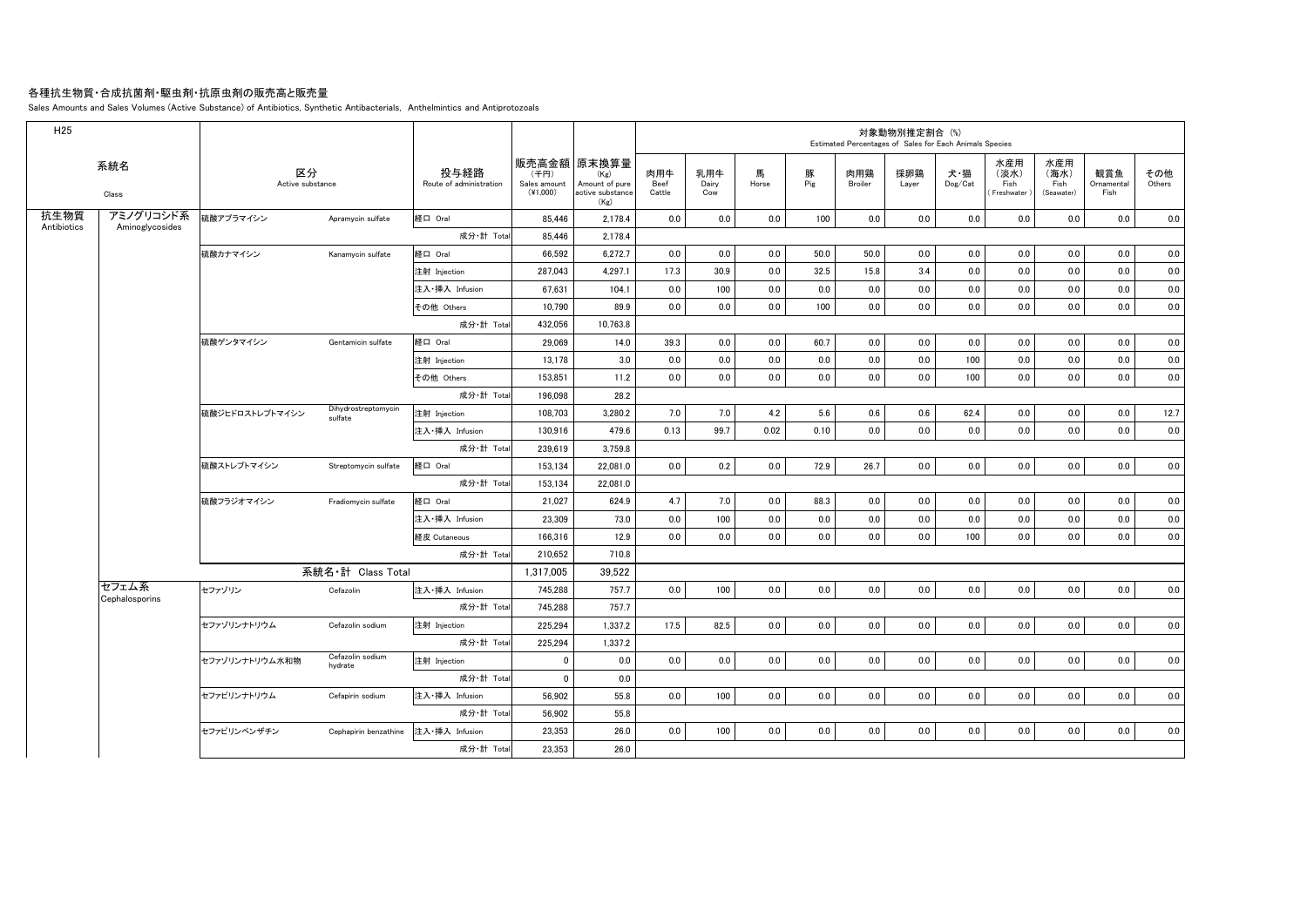| H <sub>25</sub> |                            |                                                     |                            |                                 |                                    |                                                                   |                       |                     |            |          |                | 対象動物別推定割合 (%)<br>Estimated Percentages of Sales for Each Animals Species |                |                                   |                                   |                           |               |
|-----------------|----------------------------|-----------------------------------------------------|----------------------------|---------------------------------|------------------------------------|-------------------------------------------------------------------|-----------------------|---------------------|------------|----------|----------------|--------------------------------------------------------------------------|----------------|-----------------------------------|-----------------------------------|---------------------------|---------------|
|                 | 系統名<br>Class               | 区分<br>Active substance                              |                            | 投与経路<br>Route of administration | (千円)<br>Sales amount<br>$(*1,000)$ | 販売高金額 原末換算量<br>(Kg)<br>Amount of pure<br>active substance<br>(Kg) | 肉用牛<br>Beef<br>Cattle | 乳用牛<br>Dairy<br>Cow | 馬<br>Horse | 豚<br>Pig | 肉用鶏<br>Broiler | 採卵鶏<br>Layer                                                             | 犬·猫<br>Dog/Cat | 水産用<br>(淡水)<br>Fish<br>Freshwater | 水産用<br>(海水)<br>Fish<br>(Seawater) | 観賞魚<br>Ornamental<br>Fish | その他<br>Others |
|                 |                            | セファレキシン                                             | Cephalexin                 | 経口 Oral                         | 258.967                            | 2,255.4                                                           | 0.0                   | 0.0                 | 0.0        | 0.0      | 0.0            | 0.0                                                                      | 100            | 0.0                               | 0.0                               | 0.0                       | 0.0           |
|                 |                            |                                                     |                            | 成分·計 Total                      | 258,967                            | 2,255.4                                                           |                       |                     |            |          |                |                                                                          |                |                                   |                                   |                           |               |
|                 |                            | セファロニウム                                             | Cephalonium                | 注入·挿入 Infusion                  | 223.940                            | 276.0                                                             | 0.0                   | 100                 | 0.0        | 0.0      | 0.0            | 0.0                                                                      | 0.0            | 0.0                               | 0.0                               | 0.0                       | 0.0           |
|                 |                            |                                                     |                            | 成分·計 Total                      | 223,940                            | 276.0                                                             |                       |                     |            |          |                |                                                                          |                |                                   |                                   |                           |               |
|                 |                            | セフォベシンナトリウム                                         | Cefovecin sodium           | 注射 Injection                    | 1,407.178                          | 55.4                                                              | 0.0                   | 0.0                 | 0.0        | 0.0      | 0.0            | 0.0                                                                      | 100            | 0.0                               | 0.0                               | 0.0                       | 0.0           |
|                 |                            |                                                     |                            | 成分·計 Total                      | 1,407,178                          | 55.4                                                              |                       |                     |            |          |                |                                                                          |                |                                   |                                   |                           |               |
|                 |                            | セフチオフルナトリウム                                         | Ceftiofur sodium           | 注射 Injection                    | 601.159                            | 447.7                                                             | 10.0                  | 10.0                | 0.0        | 80.0     | 0.0            | 0.0                                                                      | 0.0            | 0.0                               | 0.0                               | 0.0                       | 0.0           |
|                 |                            |                                                     |                            | 成分·計 Total                      | 601.159                            | 447.7                                                             |                       |                     |            |          |                |                                                                          |                |                                   |                                   |                           |               |
|                 |                            | セフロキシムナトリウム                                         | Cefuroxime sodium          | 注入·挿入 Infusion                  | 133,125                            | 185.5                                                             | 0.0                   | 100                 | 0.0        | 0.0      | 0.0            | 0.0                                                                      | 0.0            | 0.0                               | 0.0                               | 0.0                       | 0.0           |
|                 |                            |                                                     |                            | 成分·計 Total                      | 133.125                            | 185.5                                                             |                       |                     |            |          |                |                                                                          |                |                                   |                                   |                           |               |
|                 |                            | 硫酸セフキノム                                             | Cefquinome sulfate         | 注射 Injection                    | 56,036                             | 38.3                                                              | 34.8                  | 58.7                | 6.5        | 0.0      | 0.0            | 0.0                                                                      | 0.0            | 0.0                               | 0.0                               | 0.0                       | 0.0           |
|                 |                            |                                                     |                            | 成分·計 Total                      | 56.036                             | 38.3                                                              |                       |                     |            |          |                |                                                                          |                |                                   |                                   |                           |               |
|                 |                            | セフポドキシムプロキセチル                                       | Cefpodoxime proxetil       | 経口 Oral                         | 110,960                            | 141.5                                                             | 0.0                   | 0.0                 | 0.0        | 0.0      | 0.0            | 0.0                                                                      | 100            | 0.0                               | 0.0                               | 0.0                       | 0.0           |
|                 |                            |                                                     |                            | 成分·計 Total                      | 110.960                            | 141.5                                                             |                       |                     |            |          |                |                                                                          |                |                                   |                                   |                           |               |
|                 |                            |                                                     | 系統名・計 Class Total          |                                 | 3.842.201                          | 5.576.6                                                           |                       |                     |            |          |                |                                                                          |                |                                   |                                   |                           |               |
|                 | テトラサイクリン系<br>Tetracyclines | アルキルトリメチルアンモニウムカル Oxytetracycline<br>シウムオキシテトラサイクリン | quaternary salts           | 経口 Oral                         | 69.751                             | 8.717.0                                                           | 0.0                   | 0.0                 | 0.0        | 30.1     | $5.5\,$        | 0.0                                                                      | 0.0            | 0.0                               | 64.4                              | 0.0                       | 0.0           |
|                 |                            |                                                     |                            | 成分·計 Total                      | 69,751                             | 8,717.0                                                           |                       |                     |            |          |                |                                                                          |                |                                   |                                   |                           |               |
|                 |                            | オキシテトラサイクリン                                         | Oxytetracycline            | 経口 Oral                         | 241,637                            | 127,014.0                                                         | 1.8                   | 3.5                 | 0.0        | 87.3     | 7.4            | 0.0                                                                      | 0.0            | 0.0                               | 0.0                               | 0.0                       | 0.0           |
|                 |                            |                                                     |                            | 注射 Injection                    | 72,426                             | 638.3                                                             | 12.8                  | 4.8                 | 0.0        | 82.4     | 0.0            | 0.0                                                                      | 0.0            | 0.0                               | 0.0                               | 0.0                       | 0.0           |
|                 |                            |                                                     |                            | 成分·計 Total                      | 314,063                            | 127,652.3                                                         |                       |                     |            |          |                |                                                                          |                |                                   |                                   |                           |               |
|                 |                            | 塩酸オキシテトラサイクリン                                       | Oxytetracycline HCI        | 経口 Oral                         | 222,473                            | 49,087.8                                                          | 0.2                   | 0.2                 | 0.0        | 0.2      | 1.0            | 0.3                                                                      | 0.0            | 0.9                               | 97.2                              | 0.0                       | 0.0           |
|                 |                            |                                                     |                            | 注射 Injection                    | 130.588                            | 1,163.5                                                           | 19.2                  | 25.4                | 0.0        | 38.3     | 13.9           | 3.2                                                                      | 0.0            | 0.0                               | 0.0                               | 0.0                       | 0.0           |
|                 |                            |                                                     |                            | 注入·挿入 Infusion                  | 22.405                             | 101.0                                                             | 0.0                   | 100                 | 0.0        | 0.0      | 0.0            | 0.0                                                                      | 0.0            | 0.0                               | 0.0                               | 0.0                       | 0.0           |
|                 |                            |                                                     |                            | 成分·計 Total                      | 375,465                            | 50,352.3                                                          |                       |                     |            |          |                |                                                                          |                |                                   |                                   |                           |               |
|                 |                            | 塩酸クロルテトラサイクリン                                       | Chlortetracycline HCI      | 経口 Oral                         | 356.902                            | 87,007.9                                                          | 6.6                   | 9.1                 | 0.0        | 74.1     | 6.0            | 4.2                                                                      | 0.0            | 0.0                               | 0.0                               | 0.0                       | 0.0           |
|                 |                            |                                                     |                            | 注入·挿入 Infusion                  | 17,537                             | 77.5                                                              | 50.0                  | 50.0                | 0.0        | 0.0      | 0.0            | 0.0                                                                      | 0.0            | 0.0                               | 0.0                               | 0.0                       | 0.0           |
|                 |                            |                                                     |                            | 成分·計 Total                      | 374.438                            | 87,085.4                                                          |                       |                     |            |          |                |                                                                          |                |                                   |                                   |                           |               |
|                 |                            | 塩酸ドキシサイクリン                                          | Doxycycline HCI            | 経口 Oral                         | 40,203                             | 2,102.4                                                           | 0.0                   | 0.0                 | 0.0        | 52.2     | 47.8           | 0.0                                                                      | 0.0            | 0.0                               | 0.0                               | 0.0                       | 0.0           |
|                 |                            |                                                     |                            | 成分·計 Total                      | 40.203                             | 2.102.4                                                           |                       |                     |            |          |                |                                                                          |                |                                   |                                   |                           |               |
|                 |                            | ドキシサイクリン塩酸塩水和物                                      | Doxycycline HCI<br>hydrate | 経口 Oral                         | 694,286                            | 64,615.0                                                          | 0.0                   | 0.0                 | 0.0        | 88.1     | 11.9           | 0.0                                                                      | 0.0            | 0.0                               | 0.0                               | 0.0                       | 0.0           |
|                 |                            |                                                     | 成分·計 Total                 |                                 |                                    | 64,615.0                                                          |                       |                     |            |          |                |                                                                          |                |                                   |                                   |                           |               |
|                 |                            | 系統名・計 Class Total                                   | 1.868.207                  | 340.524                         |                                    |                                                                   |                       |                     |            |          |                |                                                                          |                |                                   |                                   |                           |               |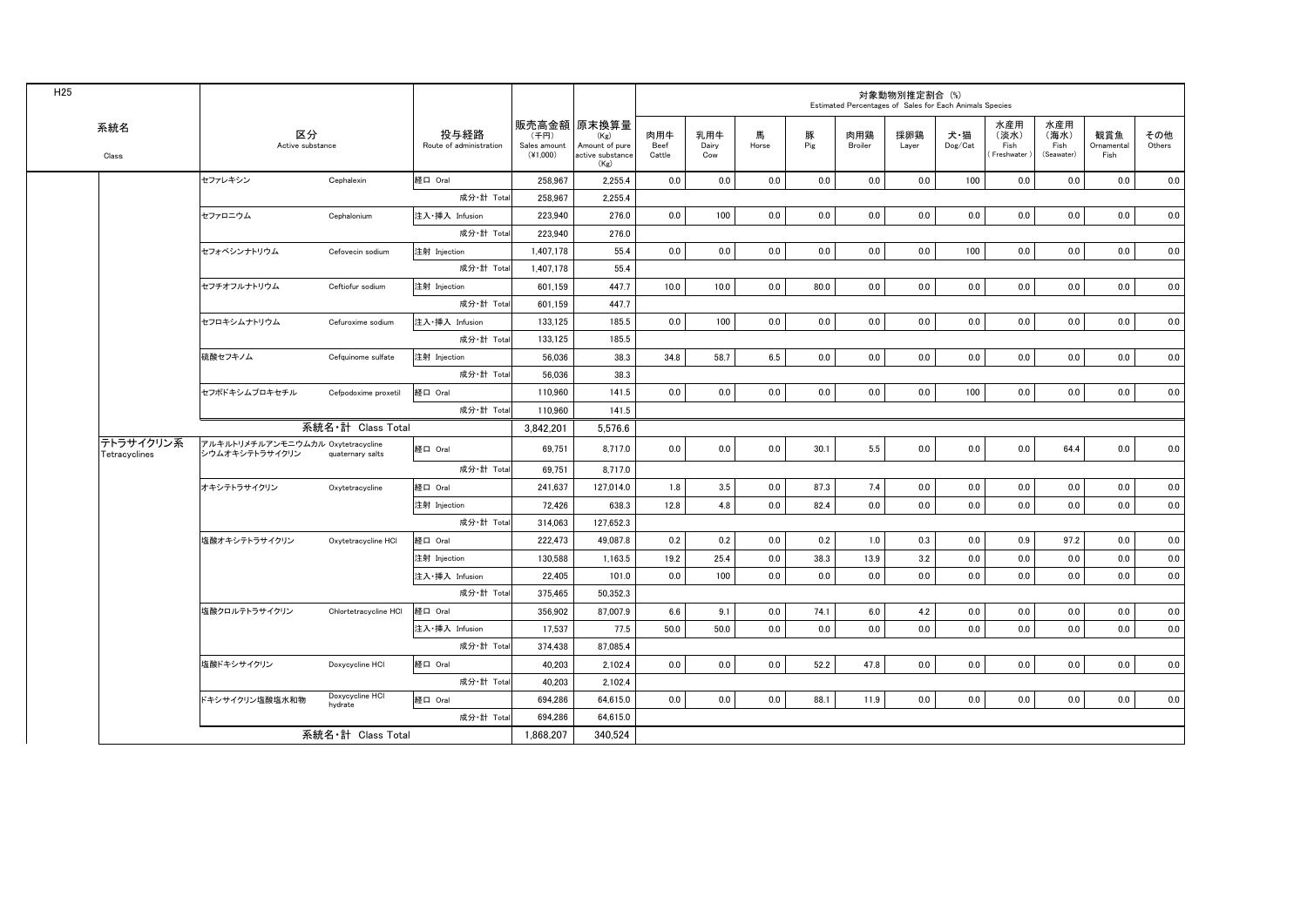| H <sub>25</sub> | 系統名         |                        |                                   |                                 |                                    |                                                                   |                       |                     |            |          | Estimated Percentages of Sales for Each Animals Species | 対象動物別推定割合 (%) |               |                                     |                                   |                           |               |
|-----------------|-------------|------------------------|-----------------------------------|---------------------------------|------------------------------------|-------------------------------------------------------------------|-----------------------|---------------------|------------|----------|---------------------------------------------------------|---------------|---------------|-------------------------------------|-----------------------------------|---------------------------|---------------|
|                 | Class       | 区分<br>Active substance |                                   | 投与経路<br>Route of administration | (千円)<br>Sales amount<br>$(*1,000)$ | 販売高金額 原末換算量<br>(Kg)<br>Amount of pure<br>active substance<br>(Kg) | 肉用牛<br>Beef<br>Cattle | 乳用牛<br>Dairy<br>Cow | 馬<br>Horse | 豚<br>Pig | 肉用鶏<br>Broiler                                          | 採卵鶏<br>Layer  | 犬猫<br>Dog/Cat | 水産用<br>(淡水)<br>Fish<br>(Freshwater) | 水産用<br>(海水)<br>Fish<br>(Seawater) | 観賞魚<br>Ornamental<br>Fish | その他<br>Others |
|                 | ペニシリン系      | アスポキシシリン               | Aspoxicillin                      | 注射 Injection                    | $\mathbf 0$                        | 0.0                                                               | 0.0                   | 0.0                 | 0.0        | 0.0      | 0.0                                                     | 0.0           | 0.0           | 0.0                                 | 0.0                               | 0.0                       | 0.0           |
|                 | Penicillins |                        |                                   | 成分·計 Total                      | $\mathbf 0$                        | 0.0                                                               |                       |                     |            |          |                                                         |               |               |                                     |                                   |                           |               |
|                 |             | アモキシシリン                | Amoxicillin                       | 経口 Oral                         | 130.560                            | 9.387.6                                                           | 9.7                   | 9.7                 | 0.0        | 48.4     | 29.0                                                    | 0.0           | 3.2           | 0.0                                 | 0.0                               | 0.0                       | 0.0           |
|                 |             |                        |                                   | 注射 Injection                    | 109,970                            | 824.8                                                             | 25.0                  | 0.0                 | 0.0        | 75.0     | 0.0                                                     | 0.0           | 0.0           | 0.0                                 | 0.0                               | 0.0                       | 0.0           |
|                 |             |                        |                                   | 成分·計 Total                      | 240,530                            | 10,212.4                                                          |                       |                     |            |          |                                                         |               |               |                                     |                                   |                           |               |
|                 |             | アモキシシリン水和物             | Amoxicillin hydrate               | 経口 Oral                         | 304,451                            | 12,947.7                                                          | 8.7                   | 7.3                 | 0.0        | 41.9     | 22.2                                                    | 15.4          | 4.5           | 0.0                                 | 0.0                               | 0.0                       | 0.0           |
|                 |             |                        |                                   | 成分·計 Total                      | 304,451                            | 12,947.7                                                          |                       |                     |            |          |                                                         |               |               |                                     |                                   |                           |               |
|                 |             | アンピシリン                 | Ampicillin                        | 経口 Oral                         | 149,472                            | 14,033.6                                                          | 0.9                   | 0.9                 | 0.0        | 0.0      | 1.9                                                     | 15.0          | 0.0           | 0.5                                 | 80.7                              | 0.0                       | 0.0           |
|                 |             |                        |                                   | 注射 Injection                    | 527,859                            | 8,144.9                                                           | 8.8                   | 15.6                | 0.0        | 75.6     | 0.0                                                     | 0.0           | 0.0           | 0.0                                 | 0.0                               | 0.0                       | 0.0           |
|                 |             |                        |                                   | 注入·挿入 Infusion                  | 6,071                              | 8.2                                                               | 60.0                  | 40.0                | 0.0        | 0.0      | 0.0                                                     | 0.0           | 0.0           | 0.0                                 | 0.0                               | 0.0                       | 0.0           |
|                 |             |                        |                                   | 成分·計 Total                      | 683,403                            | 22,186.6                                                          |                       |                     |            |          |                                                         |               |               |                                     |                                   |                           |               |
|                 |             | アンピシリン水和物              | Ampicillin hydrate                | 経口 Oral                         | 223,287                            | 12,421.7                                                          | 3.1                   | 1.8                 | 0.0        | 28.2     | 19.5                                                    | 7.9           | 0.0           | 0.0                                 | 39.6                              | 0.0                       | 0.0           |
|                 |             |                        |                                   | 注射 Injection                    | 0                                  | 0.0                                                               | 0.0                   | 0.0                 | 0.0        | 0.0      | 0.0                                                     | 0.0           | 0.0           | 0.0                                 | 0.0                               | 0.0                       | 0.0           |
|                 |             |                        |                                   | 成分·計 Total                      | 223,287                            | 12,421.7                                                          |                       |                     |            |          |                                                         |               |               |                                     |                                   |                           |               |
|                 |             | アンピシリンナトリウム            | Ampicillin sodium                 | 注射 Injection                    | 311.676                            | 2.324.0                                                           | 26.3                  | 42.0                | 0.0        | 10.1     | 0.0                                                     | 0.0           | 21.6          | 0.0                                 | 0.0                               | 0.0                       | 0.0           |
|                 |             |                        |                                   | 成分·計 Total                      | 311.676                            | 2.324.0                                                           |                       |                     |            |          |                                                         |               |               |                                     |                                   |                           |               |
|                 |             | クロキサシリンナトリウム           | Cloxacillin sodium                | 注射 Injection                    | 68.994                             | 238.7                                                             | 40.0                  | 60.0                | 0.0        | 0.0      | 0.0                                                     | 0.0           | 0.0           | 0.0                                 | 0.0                               | 0.0                       | 0.0           |
|                 |             |                        |                                   | 注入·挿入 Infusion                  |                                    |                                                                   |                       |                     |            |          |                                                         |               |               |                                     |                                   |                           |               |
|                 |             |                        |                                   | 成分·計 Total                      | 68.994                             | 238.7                                                             |                       |                     |            |          |                                                         |               |               |                                     |                                   |                           |               |
|                 |             | クロキサシリンベンザチン           | Cloxacillin benzathine            | 注入·挿入 Infusion                  | $\mathbf 0$                        | 0.0                                                               | 0.0                   | 0.0                 | 0.0        | 0.0      | 0.0                                                     | 0.0           | 0.0           | 0.0                                 | 0.0                               | 0.0                       | 0.0           |
|                 |             |                        |                                   | 成分·計 Total                      | $\mathbf 0$                        | $\mathbf{0}$                                                      |                       |                     |            |          |                                                         |               |               |                                     |                                   |                           |               |
|                 |             | ジクロキサシリンナトリウム          | Dicloxacillin sodium              | 注入·挿入 Infusion                  | 29,177                             | 60.3                                                              | 0.0                   | 100                 | 0.0        | 0.0      | 0.0                                                     | 0.0           | 0.0           | 0.0                                 | 0.0                               | 0.0                       | 0.0           |
|                 |             |                        |                                   | 成分·計 Total                      | 29,177                             | 60.3                                                              |                       |                     |            |          |                                                         |               |               |                                     |                                   |                           |               |
|                 |             | トビシリン                  | Tobicillin                        | 経口 Oral                         | $\mathbf 0$                        | 0.0                                                               | 0.0                   | 0.0                 | 0.0        | 0.0      | 0.0                                                     | 0.0           | 0.0           | 0.0                                 | 0.0                               | 0.0                       | 0.0           |
|                 |             |                        |                                   | 成分 計 Total                      | $\mathbf 0$                        | $\mathbf 0$                                                       |                       |                     |            |          |                                                         |               |               |                                     |                                   |                           |               |
|                 |             | ナフシリンナトリウムモノハイドレート     | Nafcillin sodium<br>monohydrate   | 注入·挿入 Infusion                  | 11.987                             | 25.0                                                              | 0.0                   | 100                 | 0.0        | 0.0      | 0.0                                                     | 0.0           | 0.0           | 0.0                                 | 0.0                               | 0.0                       | 0.0           |
|                 |             |                        |                                   | 成分·計 Total                      | 11,987                             | 25.0                                                              |                       |                     |            |          |                                                         |               |               |                                     |                                   |                           |               |
|                 |             | ベンジルペニシリンカリウム          | Benzylpenicillin<br>potassium     | 注射 Injection                    | 18,910                             | 73.9                                                              | 50.0                  | 50.0                | 0.0        | 0.0      | 0.0                                                     | 0.0           | 0.0           | 0.0                                 | 0.0                               | 0.0                       | 0.0           |
|                 |             |                        |                                   | 成分·計 Total                      | 18,910                             | 73.9                                                              |                       |                     |            |          |                                                         |               |               |                                     |                                   |                           |               |
|                 |             | ベンジルペニシリンプロカイン         | Benzylpenicillin procaine 経口 Oral |                                 | 213,734                            | 5,650.7                                                           | 0.0                   | 0.0                 | 0.0        | 68.1     | 31.9                                                    | 0.0           | 0.0           | 0.0                                 | 0.0                               | 0.0                       | 0.0           |
|                 |             |                        |                                   | 注射 Injection                    | 367,675                            | 11,522.7                                                          | 14.3                  | 18.7                | 7.0        | 49.9     | 0.0                                                     | 0.0           | 8.5           | 0.0                                 | 0.0                               | 0.0                       | 1.7           |
|                 |             |                        |                                   | 注入·挿入 Infusion                  | 221,856                            | 451.2                                                             | 0.07                  | 99.87               | 0.01       | 0.06     | 0.0                                                     | 0.0           | 0.0           | 0.0                                 | 0.0                               | 0.0                       | 0.0           |
|                 |             |                        |                                   | 経皮 Cutaneous                    | 0                                  | 0.0                                                               | 0.0                   | 0.0                 | 0.0        | 0.0      | 0.0                                                     | 0.0           | 0.0           | 0.0                                 | 0.0                               | 0.0                       | 0.0           |
|                 |             |                        |                                   | 成分·計 Total                      | 803,265                            | 17,624.6                                                          |                       |                     |            |          |                                                         |               |               |                                     |                                   |                           |               |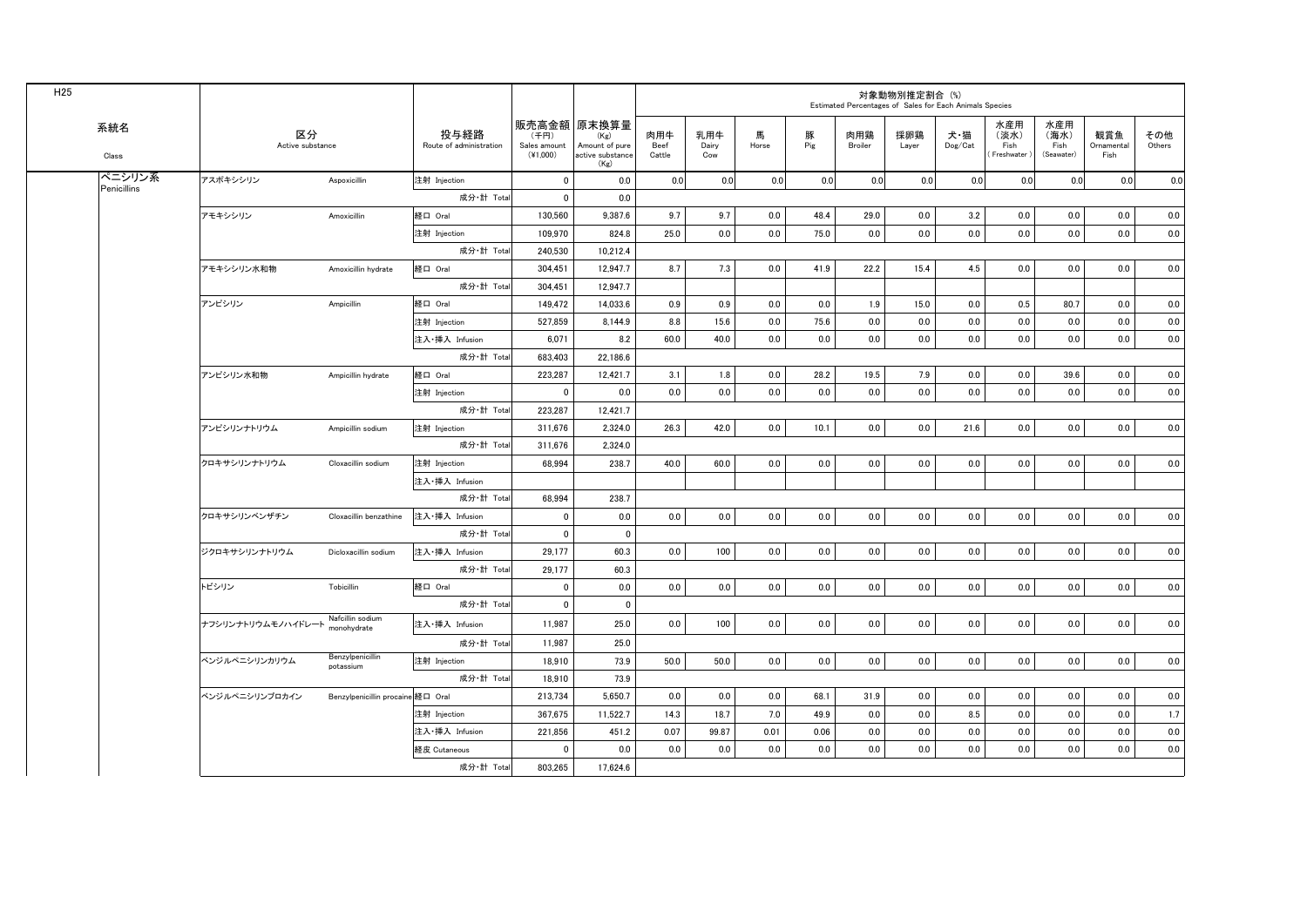| H <sub>25</sub> |                       |                                |                                                 |                                 |                                    |                                                                   |                       |                     |            |          |                | 対象動物別推定割合(%) | Estimated Percentages of Sales for Each Animals Species |                                   |                                   |                           |               |
|-----------------|-----------------------|--------------------------------|-------------------------------------------------|---------------------------------|------------------------------------|-------------------------------------------------------------------|-----------------------|---------------------|------------|----------|----------------|--------------|---------------------------------------------------------|-----------------------------------|-----------------------------------|---------------------------|---------------|
|                 | 系統名<br>Class          | 区分<br>Active substance         |                                                 | 投与経路<br>Route of administration | (千円)<br>Sales amount<br>$(*1,000)$ | 販売高金額 原末換算量<br>(Kg)<br>Amount of pure<br>active substance<br>(Kg) | 肉用牛<br>Beef<br>Cattle | 乳用牛<br>Dairy<br>Cow | 馬<br>Horse | 豚<br>Pig | 肉用鶏<br>Broiler | 採卵鶏<br>Layer | 犬・猫<br>Dog/Cat                                          | 水産用<br>(淡水)<br>Fish<br>Freshwater | 水産用<br>(海水)<br>Fish<br>(Seawater) | 観賞魚<br>Ornamental<br>Fish | その他<br>Others |
|                 |                       | ベンジルペニシリンベネタミン                 | Benzylpenicillin<br>benethamine                 | 注射 Injection                    | $\mathbf 0$                        | 0.0                                                               | 0.0                   | 0.0                 | 0.0        | 0.0      | 0.0            | 0.0          | 0.0                                                     | 0.0                               | 0.0                               | 0.0                       | 0.0           |
|                 |                       |                                |                                                 | 成分·計 Total                      | $\mathbf{0}$                       | $\mathbf{0}$                                                      |                       |                     |            |          |                |              |                                                         |                                   |                                   |                           |               |
|                 |                       | メシリナム                          | Mecillinam                                      | 注射 Injection                    | 32,457                             | 58.0                                                              | 30.0                  | 30.0                | 0.0        | 40.0     | 0.0            | 0.0          | 0.0                                                     | 0.0                               | $0.0\,$                           | 0.0                       | 0.0           |
|                 |                       |                                |                                                 | 成分·計 Total                      | 32.457                             | 58.0                                                              |                       |                     |            |          |                |              |                                                         |                                   |                                   |                           |               |
|                 |                       |                                | 系統名·計 Class Total                               |                                 | 2,728,137                          | 78,173                                                            |                       |                     |            |          |                |              |                                                         |                                   |                                   |                           |               |
|                 | ペプチド系<br>Peptides     | チオストレプトン                       | Thiostrepton                                    | 経皮 Cutaneous                    | 148.760                            | 7.0                                                               | 0.0                   | 0.0                 | 0.0        | 0.0      | 0.0            | 0.0          | 100                                                     | 0.0                               | 0.0                               | 0.0                       | 0.0           |
|                 |                       |                                |                                                 | 成分·計 Total                      | 148,760                            | 7.0                                                               |                       |                     |            |          |                |              |                                                         |                                   |                                   |                           |               |
|                 |                       | 硫酸コリスチン                        | Colistin sulfate                                | 経口 Oral                         | 191.233                            | 11.769.4                                                          | 0.0                   | 0.0                 | 0.0        | 100      | 0.0            | 0.0          | 0.0                                                     | 0.0                               | 0.0                               | 0.0                       | 0.0           |
|                 |                       |                                |                                                 | 成分·計 Total                      | 191,233                            | 11,769.4                                                          |                       |                     |            |          |                |              |                                                         |                                   |                                   |                           |               |
|                 |                       |                                | 系統名·計 Class Total                               |                                 | 339,993                            | 11,776                                                            |                       |                     |            |          |                |              |                                                         |                                   |                                   |                           |               |
|                 | マクロライド系<br>Macrolides | エリスロマイシン                       | Erythromycin                                    | 経口 Oral                         | 222,179                            | 21.699.5                                                          | 0.0                   | 0.0                 | 0.0        | 0.0      | 0.0            | 0.0          | 0.0                                                     | 0.8                               | 99.2                              | 0.0                       | 0.0           |
|                 |                       |                                |                                                 | 注射 Injection                    | 3.245                              | 14.3                                                              | 5.0                   | 5.0                 | 0.0        | 90.0     | 0.0            | 0.0          | 0.0                                                     | 0.0                               | 0.0                               | 0.0                       | 0.0           |
|                 |                       |                                |                                                 | 注入·挿入 Infusion                  | 27.618                             | 44.0                                                              | 0.0                   | 100                 | 0.0        | 0.0      | 0.0            | 0.0          | 0.0                                                     | 0.0                               | 0.0                               | 0.0                       | 0.0           |
|                 |                       |                                |                                                 | 成分·計 Total                      | 253.043                            | 21.757.9                                                          |                       |                     |            |          |                |              |                                                         |                                   |                                   |                           |               |
|                 |                       | チオシアン酸エリスロマイシン                 | Erythromycin<br>thiocyanate                     | 経口 Oral                         | $\mathbf 0$                        | 0.0                                                               | 0.0                   | 0.0                 | 0.0        | 0.0      | 0.0            | 0.0          | 0.0                                                     | 0.0                               | 0.0                               | 0.0                       | 0.0           |
|                 |                       |                                |                                                 | 成分·計 Total                      | $\mathbf 0$                        | $\mathbf{0}$                                                      |                       |                     |            |          |                |              |                                                         |                                   |                                   |                           |               |
|                 |                       | エンボン酸スピラマイシン                   | Spiramycin embonate                             | 経口 Oral                         | $\mathbf 0$                        | 0.0                                                               | 0.0                   | 0.0                 | 0.0        | 0.0      | 0.0            | $0.0\,$      | $0.0\,$                                                 | $0.0\,$                           | $0.0\,$                           | 0.0                       | 0.0           |
|                 |                       |                                |                                                 | 成分·計 Total                      | $\mathbf 0$                        | $\mathbf{0}$                                                      |                       |                     |            |          |                |              |                                                         |                                   |                                   |                           |               |
|                 |                       | ジョサマイシン                        | Josamycin                                       | 経口 Oral                         | $\mathbf 0$                        | 0.0                                                               | 0.0                   | 0.0                 | 0.0        | 0.0      | 0.0            | 0.0          | 0.0                                                     | 0.0                               | 0.0                               | 0.0                       | 0.0           |
|                 |                       |                                |                                                 | 成分·計 Total                      | $\mathbf{0}$                       | $\Omega$                                                          |                       |                     |            |          |                |              |                                                         |                                   |                                   |                           |               |
|                 |                       | タイロシン                          | Tylosin                                         | 注射 Injection                    | 109,276                            | 969.8                                                             | 38.3                  | 39.9                | 0.0        | 21.8     | 0.0            | 0.0          | 0.0                                                     | 0.0                               | 0.0                               | 0.0                       | 0.0           |
|                 |                       |                                |                                                 | 成分·計 Total                      | 109,276                            | 969.8                                                             |                       |                     |            |          |                |              |                                                         |                                   |                                   |                           |               |
|                 |                       | リン酸タイロシン                       | Tylosin phosphate                               | 経口 Oral                         | 448,513                            | 36,176.8                                                          | 0.0                   | 0.0                 | 0.0        | 64.1     | 16.9           | 16.0         | 2.9                                                     | 0.0                               | 0.0                               | 0.0                       | 0.0           |
|                 |                       |                                |                                                 | 成分·計 Total                      | 448,513                            | 36.176.8                                                          |                       |                     |            |          |                |              |                                                         |                                   |                                   |                           |               |
|                 |                       | 酒石酸タイロシン                       | Tylosin tartrate                                | 経口 Oral                         | 40.167                             | 2.464.0                                                           | 0.0                   | 0.0                 | 0.0        | 22.7     | 43.9           | 33.4         | 0.0                                                     | 0.0                               | 0.0                               | 0.0                       | 0.0           |
|                 |                       |                                |                                                 | 成分·計 Total                      | 40.167                             | 2.464.0                                                           |                       |                     |            |          |                |              |                                                         |                                   |                                   |                           |               |
|                 |                       | 酒石酸チルバロシン<br>(酒石酸酢酸イソ吉草酸タイロシン) | Tylvalosin tartrate<br>(Acetylisovaleryltylosin | 経口 Oral                         | 238,508                            | 5,554.2                                                           | 0.0                   | 0.0                 | 0.0        | 67.3     | 32.7           | 0.0          | 0.0                                                     | 0.0                               | 0.0                               | 0.0                       | 0.0           |
|                 |                       |                                | tartrate)                                       | 成分·計 Total                      | 238,508                            | 5.554.2                                                           |                       |                     |            |          |                |              |                                                         |                                   |                                   |                           |               |
|                 |                       | チルミコシン                         | Tilmicosin                                      | 注射 Injection                    | 224,439                            | 429.0                                                             | 80.0                  | 20.0                | 0.0        | 0.0      | 0.0            | 0.0          | 0.0                                                     | 0.0                               | 0.0                               | 0.0                       | 0.0           |
|                 |                       |                                |                                                 | 成分·計 Total                      | 224,439                            | 429.0                                                             |                       |                     |            |          |                |              |                                                         |                                   |                                   |                           |               |
|                 |                       | リン酸チルミコシン                      | Tilmicosin phosphate                            | 経口 Oral                         | 351,272                            | 9,971.6                                                           | 0.0                   | 0.0                 | 0.0        | 100      | 0.0            | 0.0          | 0.0                                                     | 0.0                               | 0.0                               | 0.0                       | 0.0           |
|                 |                       |                                |                                                 | 成分·計 Total                      | 351,272                            | 9,971.6                                                           |                       |                     |            |          |                |              |                                                         |                                   |                                   |                           |               |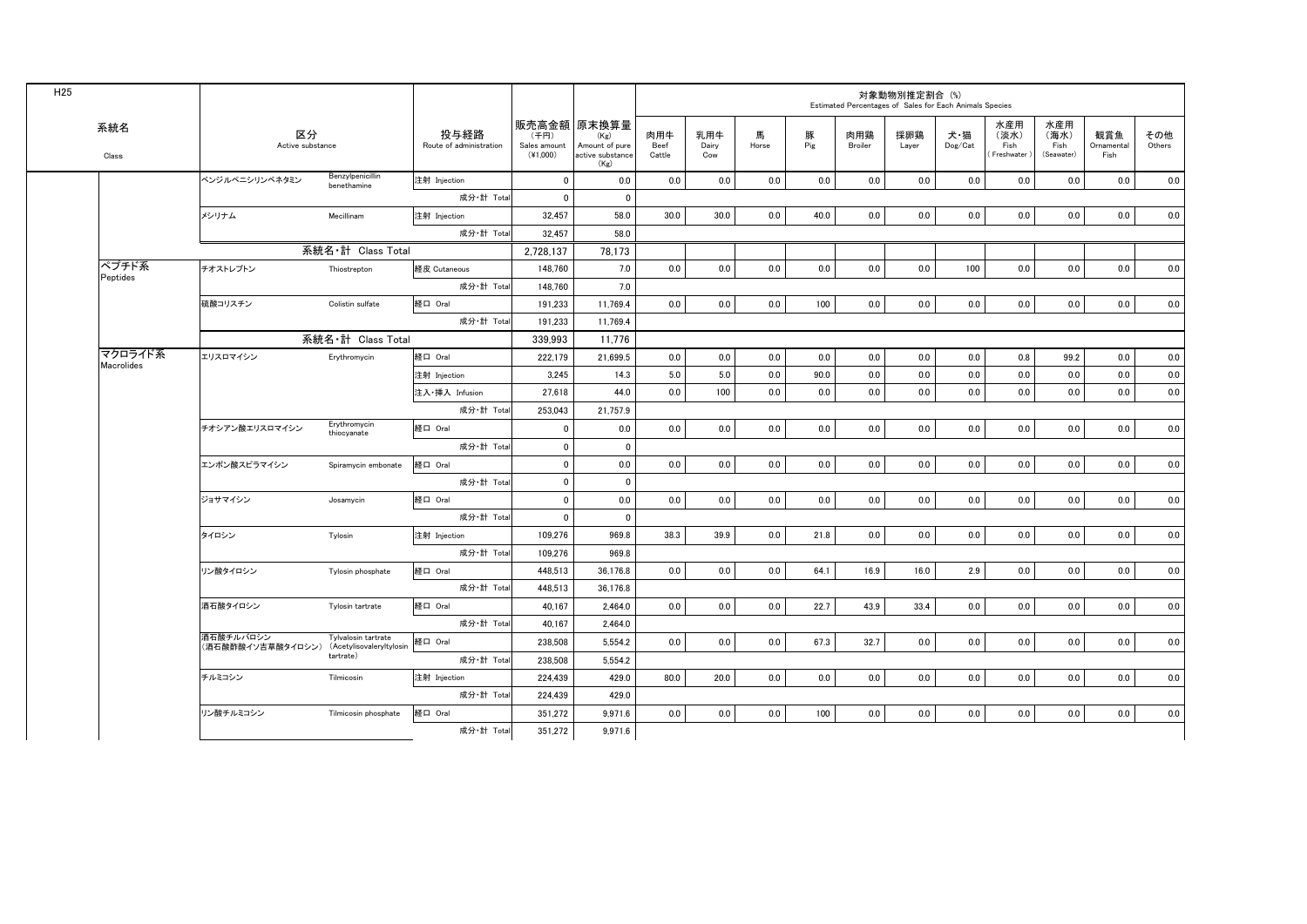| H <sub>25</sub>           |              |                                |                                 |                                    |                                                                     |                       |                     |            |          | Estimated Percentages of Sales for Each Animals Species | 対象動物別推定割合 (%) |                |                                   |                                   |                           |               |
|---------------------------|--------------|--------------------------------|---------------------------------|------------------------------------|---------------------------------------------------------------------|-----------------------|---------------------|------------|----------|---------------------------------------------------------|---------------|----------------|-----------------------------------|-----------------------------------|---------------------------|---------------|
| 系統名<br>Class              |              | 区分<br>Active substance         | 投与経路<br>Route of administration | (千円)<br>Sales amount<br>$(*1,000)$ | 販売高金額   原末換算量<br>(Kg)<br>Amount of pure<br>active substance<br>(Kg) | 肉用牛<br>Beef<br>Cattle | 乳用牛<br>Dairy<br>Cow | 馬<br>Horse | 豚<br>Pig | 肉用鶏<br>Broiler                                          | 採卵鶏<br>Layer  | 犬・猫<br>Dog/Cat | 水産用<br>(淡水)<br>Fish<br>Freshwater | 水産用<br>(海水)<br>Fish<br>(Seawater) | 観賞魚<br>Ornamental<br>Fish | その他<br>Others |
|                           | ミロサマイシン      | Mirosamycin                    | 経口 Oral                         | 27,134                             | 189.6                                                               | 0.0                   | 0.0                 | 0.0        | 28.8     | 9.7                                                     | 58.5          | $0.0\,$        | 0.0                               | 0.0                               | 0.0                       | 3.1           |
|                           |              |                                | 注射 Injection                    | 11.188                             | 18.7                                                                | 0.0                   | 0.0                 | 0.0        | 100      | 0.0                                                     | 0.0           | 0.0            | 0.0                               | 0.0                               | 0.0                       | 0.0           |
|                           |              |                                | 成分·計 Total                      | 38.321                             | 208.2                                                               |                       |                     |            |          |                                                         |               |                |                                   |                                   |                           |               |
|                           | ツラスロマイシン     | Tulathromycin                  | 注射 Injection                    | 320,914                            | 166.7                                                               | 0.0                   | 0.0                 | 0.0        | 100      | 0.0                                                     | 0.0           | $0.0\,$        | 0.0                               | 0.0                               | 0.0                       | 0.0           |
|                           |              |                                | 成分·計 Total                      | 320,914                            | 166.7                                                               |                       |                     |            |          |                                                         |               |                |                                   |                                   |                           |               |
|                           |              | 系統名·計 Class Total              |                                 | 2,024,453                          | 77,698                                                              |                       |                     |            |          |                                                         |               |                |                                   |                                   |                           |               |
| リンコマイシン系<br>Lincosaminids | 塩酸クリンダマイシン   | Clindarnycin HCI               | 経口 Oral                         | 40.683                             | 90.6                                                                | 0.0                   | 0.0                 | 0.0        | 0.0      | 0.0                                                     | 0.0           | 100            | 0.0                               | 0.0                               | 0.0                       | 0.0           |
|                           |              |                                | 成分·計 Total                      | 40.683                             | 90.6                                                                |                       |                     |            |          |                                                         |               |                |                                   |                                   |                           |               |
|                           | 塩酸リンコマイシン    | Lincomycin HCI                 | 経口 Oral                         | 6,377                              | 702.0                                                               | 0.0                   | 0.0                 | 0.0        | 0.0      | 0.0                                                     | 0.0           | 0.0            | 0.0                               | 100                               | 0.0                       | 0.0           |
|                           |              |                                | 注射 Injection                    | $\mathbf 0$                        | 0.0                                                                 | 0.0                   | 0.0                 | 0.0        | 0.0      | 0.0                                                     | 0.0           | 0.0            | 0.0                               | 0.0                               | 0.0                       | 0.0           |
|                           |              |                                | 成分·計 Total                      | 6.377                              | 702.0                                                               |                       |                     |            |          |                                                         |               |                |                                   |                                   |                           |               |
|                           | 塩酸リンコマイシン水和物 | Lincomycin HCI hydrate 経口 Oral |                                 | 347,614                            | 37,886.0                                                            | 0.0                   | 0.0                 | 0.0        | 90.0     | 3.8                                                     | 0.0           | 0.0            | 0.0                               | 6.1                               | 0.0                       | 0.0           |
|                           |              |                                | 注射 Injection                    | 115,248                            | 316.3                                                               | 0.0                   | 0.0                 | 0.0        | 100      | 0.0                                                     | 0.0           | 0.0            | 0.0                               | 0.0                               | 0.0                       | 0.0           |
|                           |              |                                | 成分·計 Total                      | 462,861                            | 38,202.3                                                            |                       |                     |            |          |                                                         |               |                |                                   |                                   |                           |               |
|                           |              | 系統名·計 Class Total              |                                 | 509,921                            | 38,995                                                              |                       |                     |            |          |                                                         |               |                |                                   |                                   |                           |               |
| 抗真菌性抗生物質                  | ナイスタチン       | Nystatin                       | 経皮 Cutaneous                    | 148,760                            | 76.1                                                                | 0.0                   | 0.0                 | 0.0        | 0.0      | 0.0                                                     | 0.0           | 100            | 0.0                               | 0.0                               | 0.0                       | 0.0           |
| Antifungal antibiotics    |              |                                | 成分·計 Total                      | 148,760                            | 76.1                                                                |                       |                     |            |          |                                                         |               |                |                                   |                                   |                           |               |
|                           | ナナフロシン       | Nanafrocin                     | 経皮 Cutaneous                    | 39.230                             | 0.3                                                                 | 50.0                  | 50.0                | 0.0        | 0.0      | 0.0                                                     | 0.0           | 0.0            | 0.0                               | 0.0                               | 0.0                       | 0.0           |
|                           |              |                                | 成分 計 Total                      | 39,230                             | 0.3                                                                 |                       |                     |            |          |                                                         |               |                |                                   |                                   |                           |               |
|                           | クロトリマゾール     | Clotrimazole                   | その他 Others                      | 153,851                            | 37.1                                                                | 0.0                   | 0.0                 | 0.0        | 0.0      | 0.0                                                     | 0.0           | 100            | 0.0                               | 0.0                               | 0.0                       | 0.0           |
|                           |              |                                | 成分·計 Total                      | 153.851                            | 37.1                                                                |                       |                     |            |          |                                                         |               |                |                                   |                                   |                           |               |
|                           | ケトコナゾール      | Ketoconazole                   | 経皮 Cutaneous                    | 114.222                            | 20.9                                                                | 0.0                   | 0.0                 | 0.0        | 0.0      | 0.0                                                     | 0.0           | 100            | 0.0                               | 0.0                               | 0.0                       | 0.0           |
|                           |              |                                | 成分·計 Total                      | 114,222                            | 20.9                                                                |                       |                     |            |          |                                                         |               |                |                                   |                                   |                           |               |
|                           | ミコナゾール硝酸塩    | Miconazole nitrate             | 経皮 Cutaneous                    | 552.952                            | 1.045.5                                                             | 0.0                   | 0.0                 | 0.0        | 0.0      | 0.0                                                     | 0.0           | 100            | 0.0                               | 0.0                               | 0.0                       | 0.0           |
|                           |              |                                | 成分·計 Total                      | 552,952                            | 1,045.5                                                             |                       |                     |            |          |                                                         |               |                |                                   |                                   |                           |               |
|                           | ピマリシン        | Pimaricin                      | その他 Others                      | 10.717                             | 1.5                                                                 | 0.0                   | 0.0                 | 0.0        | 0.0      | 0.0                                                     | 0.0           | 100            | 0.0                               | 0.0                               | 0.0                       | 0.0           |
|                           |              |                                | 成分·計 Total                      | 10,717                             | 1.5                                                                 |                       |                     |            |          |                                                         |               |                |                                   |                                   |                           |               |
|                           |              | 系統名·計 Class Total              |                                 | 1,019,732                          | 1,181                                                               |                       |                     |            |          |                                                         |               |                |                                   |                                   |                           |               |
| その他の抗生物質                  | クロラムフェニコール   | Chloramphenicol                | 注射 Injection                    | $\mathbf 0$                        | 0.0                                                                 | 0.0                   | 0.0                 | 0.0        | 0.0      | 0.0                                                     | 0.0           | 0.0            | 0.0                               | 0.0                               | 0.0                       | 0.0           |
| Other antibacterials      |              |                                | その他 Others                      | 2.089                              | 0.6                                                                 | 0.0                   | 0.0                 | 0.0        | 0.0      | 0.0                                                     | 0.0           | 100            | 0.0                               | 0.0                               | 0.0                       | 0.0           |
|                           |              |                                | 成分·計 Total                      | 2.089                              | 0.6                                                                 |                       |                     |            |          |                                                         |               |                |                                   |                                   |                           |               |
|                           | チアムリン        | Tiamulin                       | 注射 Injection                    | 8.620                              | 41.4                                                                | 0.0                   | 0.0                 | 0.0        | 100      | 0.0                                                     | 0.0           | 0.0            | 0.0                               | 0.0                               | 0.0                       | 0.0           |
|                           |              |                                | 成分·計 Total                      | 8,620                              | 41.4                                                                |                       |                     |            |          |                                                         |               |                |                                   |                                   |                           |               |
|                           | フマル酸チアムリン    | Tiamulin fumarate              | 経口 Oral                         | 479.855                            | 25,489.0                                                            | 0.0                   | 0.0                 | 0.0        | 100      | 0.0                                                     | 0.0           | 0.0            | 0.0                               | 0.0                               | 0.0                       | 0.0           |
|                           |              |                                | 注射 Injection                    | 3,200                              | 17.0                                                                | 0.0                   | 0.0                 | 0.0        | 100      | 0.0                                                     | 0.0           | 0.0            | 0.0                               | 0.0                               | 0.0                       | 0.0           |
|                           |              |                                | 成分·計 Total                      | 483,055                            | 25,506.0                                                            |                       |                     |            |          |                                                         |               |                |                                   |                                   |                           |               |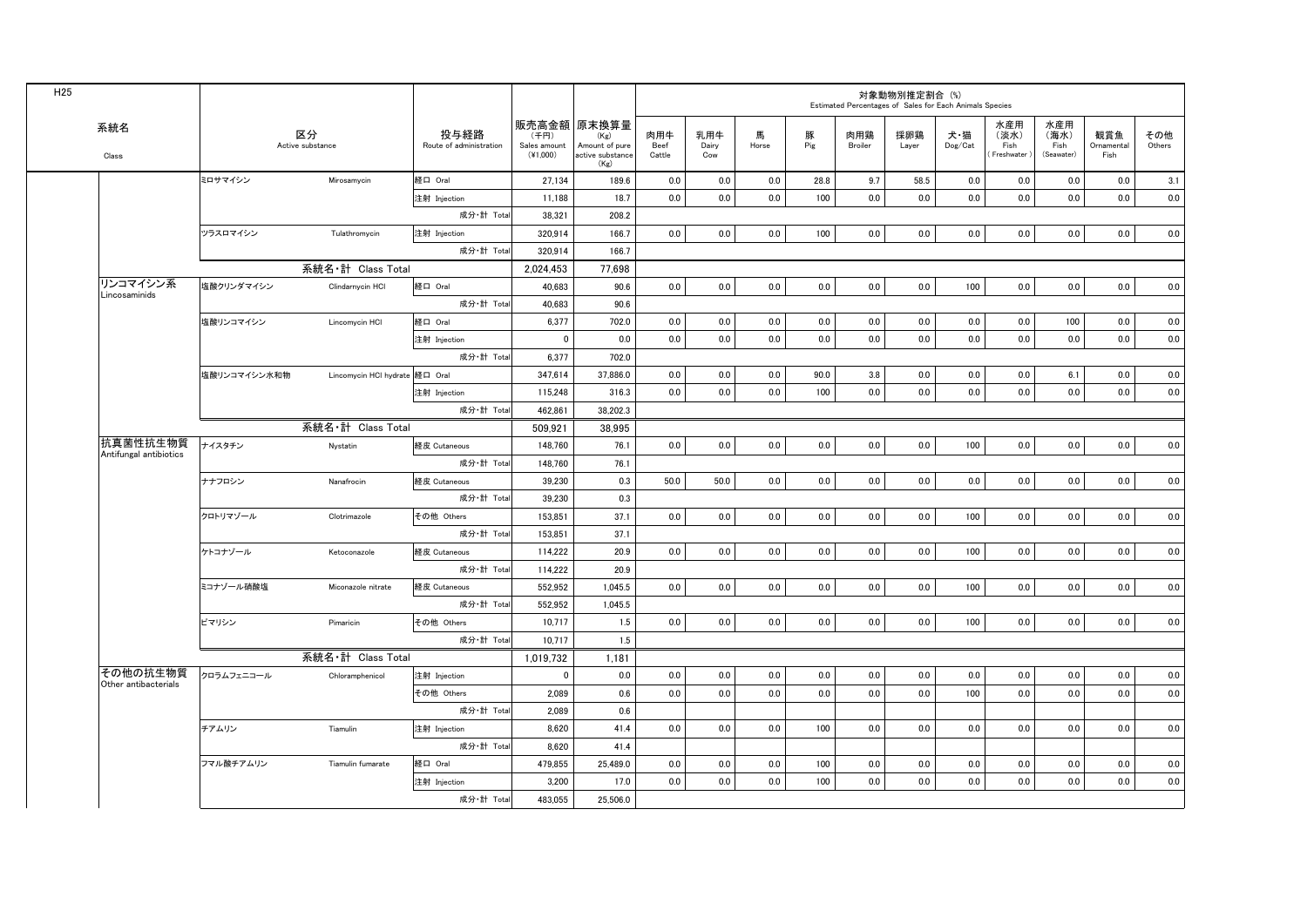| H <sub>25</sub>             |                         |                        |                                           |                                 |                                    |                                                                   |                       |                     |                 |          |                | 対象動物別推定割合 (%) | Estimated Percentages of Sales for Each Animals Species |                                   |                                   |                           |                |
|-----------------------------|-------------------------|------------------------|-------------------------------------------|---------------------------------|------------------------------------|-------------------------------------------------------------------|-----------------------|---------------------|-----------------|----------|----------------|---------------|---------------------------------------------------------|-----------------------------------|-----------------------------------|---------------------------|----------------|
|                             | 系統名<br>$\mathsf{Class}$ | 区分<br>Active substance |                                           | 投与経路<br>Route of administration | (千円)<br>Sales amount<br>$(*1,000)$ | 販売高金額 原末換算量<br>(Kg)<br>Amount of pure<br>active substance<br>(Kg) | 肉用牛<br>Beef<br>Cattle | 乳用牛<br>Dairy<br>Cow | 馬<br>Horse      | 豚<br>Pig | 肉用鶏<br>Broiler | 採卵鶏<br>Layer  | 犬・猫<br>Dog/Cat                                          | 水産用<br>(淡水)<br>Fish<br>Freshwater | 水産用<br>(海水)<br>Fish<br>(Seawater) | 観賞魚<br>Ornamental<br>Fish | その他<br>Others  |
|                             |                         | 塩酸バルネムリン               | Valnemuline HCI                           | 経口 Oral                         | 509                                | 2.7                                                               | 0.0                   | 0.0                 | 0.0             | 100      | 0.0            | 0.0           | 0.0                                                     | 0.0                               | 0.0                               | 0.0                       | 0.0            |
|                             |                         |                        |                                           | 成分·計 Total                      | 509                                | 2.7                                                               |                       |                     |                 |          |                |               |                                                         |                                   |                                   |                           |                |
|                             |                         | ビコザマイシン                | Bicozamycin                               | 経口 Oral                         | $\overline{0}$                     | 0.0                                                               | 0.0                   | 0.0                 | 0.0             | 0.0      | 0.0            | 0.0           | 0.0                                                     | 0.0                               | 0.0                               | 0.0                       | 0.0            |
|                             |                         |                        |                                           | 成分·計 Tota                       | $\mathbf 0$                        | 0.0                                                               |                       |                     |                 |          |                |               |                                                         |                                   |                                   |                           |                |
|                             |                         | 安息香酸ビコザマイシン            | Bicozamycin benzoate                      | 経口 Oral                         | 2,534                              | 11.3                                                              | 0.0                   | 0.0                 | 0.0             | 0.0      | 0.0            | 0.0           | 0.0                                                     | 2.0                               | 98.0                              | 0.0                       | 0.0            |
|                             |                         |                        |                                           | 成分 計 Total                      | 2,534                              | 11.3                                                              |                       |                     |                 |          |                |               |                                                         |                                   |                                   |                           |                |
|                             |                         | ホスホマイシンカルシウム           | Fosfomycin potassium                      | 経口 Oral                         | 15,240                             | 101.6                                                             | 100                   | 0.0                 | 0.0             | 0.0      | 0.0            | 0.0           | 0.0                                                     | 0.0                               | 0.0                               | 0.0                       | 0.0            |
|                             |                         |                        |                                           | 成分 計 Total                      | 15,240                             | 101.6                                                             |                       |                     |                 |          |                |               |                                                         |                                   |                                   |                           |                |
|                             |                         | ホスホマイシンカルシウム水和物        | Fosfomycin potassium<br>hydrate           | 経口 Oral                         | 9,054                              | 259.0                                                             | 0.0                   | 0.0                 | 0.0             | 0.0      | 0.0            | 0.0           | 0.0                                                     | 0.0                               | 100                               | 0.0                       | 0.0            |
|                             |                         |                        |                                           | 成分·計 Total                      | 9,054                              | 259.0                                                             |                       |                     |                 |          |                |               |                                                         |                                   |                                   |                           |                |
|                             |                         | ホスホマイシンナトリウム           | Fosforycin sodium                         | 注射 Injection                    | 18,370                             | 61.0                                                              | 70.0                  | 30.0                | 0.0             | 0.0      | 0.0            | 0.0           | 0.0                                                     | 0.0                               | 0.0                               | 0.0                       | 0.0            |
|                             |                         |                        |                                           | 成分·計 Total                      | 18.370                             | 61.0                                                              |                       |                     |                 |          |                |               |                                                         |                                   |                                   |                           |                |
|                             |                         |                        | 系統名·計 Class Total                         |                                 | 539,470                            | 25,984                                                            |                       |                     |                 |          |                |               |                                                         |                                   |                                   |                           |                |
| 合成抗菌剤                       | キノロン系<br>Quinolones     | オキソリン酸                 | Oxolinic acid                             | 経口 Oral                         | 33,867                             | 957.3                                                             | 2.2                   | 3.9                 | 0.0             | 6.4      | 8.4            | 2.5           | 0.0                                                     | 21.3                              | 55.2                              | 0.1                       | 0.0            |
| Synthetic<br>antibacterials |                         |                        |                                           | その他 Others                      | 14.932                             | 56.1                                                              | 0.0                   | 0.0                 | 0.0             | 0.0      | 0.0            | 0.0           | 0.0                                                     | 21.2                              | 0.0                               | 78.8                      | 0.0            |
|                             |                         |                        |                                           | 成分·計 Tota                       | 48,798                             | 1,013                                                             |                       |                     |                 |          |                |               |                                                         |                                   |                                   |                           |                |
|                             |                         |                        | 系統名·計 Class Total                         |                                 | 48.798.1                           | 1.013.4                                                           |                       |                     |                 |          |                |               |                                                         |                                   |                                   |                           |                |
|                             | サルファ剤<br>Sulfonamides   | スルファキノキサリン             | Sulfaquinoxalin                           | 経口 Oral                         | 5,856                              | 117.0                                                             | 0.0                   | 0.0                 | 0.0             | 0.0      | 100            | 0.0           | 0.0                                                     | 0.0                               | 0.0                               | 0.0                       | 0.0            |
|                             |                         |                        |                                           | 成分·計 Total                      | 5,856                              | 117.0                                                             |                       |                     |                 |          |                |               |                                                         |                                   |                                   |                           |                |
|                             |                         | スルファクロルピリダジンナトリウム      | Sulfachlorpyridazine<br>sodium            | 経口 Oral                         | $\overline{0}$                     | 0.0                                                               | 0.0                   | 0.0                 | 0.0             | 0.0      | 0.0            | 0.0           | 0.0                                                     | 0.0                               | 0.0                               | 0.0                       | 0.0            |
|                             |                         |                        |                                           | 成分·計 Total                      | $\overline{0}$                     | $\mathbf 0$                                                       |                       |                     |                 |          |                |               |                                                         |                                   |                                   |                           |                |
|                             |                         | スルファジアジン               | Sulfadiazine                              | 経口 Oral                         | 5,894                              | 33.6                                                              | 0.0                   | $0.0\,$             | 0.0             | $0.0\,$  | 0.0            | 0.0           | 100                                                     | 0.0                               | 0.0                               | 0.0                       | 0.0            |
|                             |                         |                        |                                           | 注射 Injection                    | 14,856                             | 46.4                                                              | 0.0                   | 0.0                 | 0.0             | 0.0      | 0.0            | 0.0           | 100                                                     | 0.0                               | 0.0                               | 0.0                       | 0.0            |
|                             |                         |                        |                                           | 成分·計 Tota                       | 20.750                             | 80.0                                                              |                       |                     |                 |          |                |               |                                                         |                                   |                                   |                           |                |
|                             |                         | スルファジミジン(スルファメサジン)     | Sulfadimidine(Sulfameth 経口 Oral<br>azine) |                                 | 13,913                             | 1,268.4                                                           | 0.0                   | 0.0                 | 0.0             | 100      | 0.0            | 0.0           | 0.0                                                     | 0.0                               | 0.0                               | 0.0                       | 0.0            |
|                             |                         |                        |                                           | 成分 計 Total                      | 13.913                             | 1,268.4                                                           |                       |                     |                 |          |                |               |                                                         |                                   |                                   |                           |                |
|                             |                         | スルファジメトキシン             | Sulfadimethoxine                          | 経口 Oral                         | 11,335                             | 941.2                                                             | 0.0                   | 0.0                 | 0.0             | 70.8     | 7.6            | 7.7           | 0.0                                                     | 0.0                               | 0.0                               | 0.0                       | 13.9           |
|                             |                         |                        |                                           | 注射 Injection                    | 16.003                             | 914.0                                                             | 26                    | 45                  | $5\overline{5}$ | 24       | $\mathbf 0$    | $\mathbf 0$   | $\mathbf{0}$                                            | $\mathbf 0$                       | $\mathbf 0$                       | $\mathbf 0$               | $\circ$        |
|                             |                         |                        |                                           | 成分·計 Total                      | 27,338                             | 1,855.2                                                           |                       |                     |                 |          |                |               |                                                         |                                   |                                   |                           |                |
|                             |                         | スルファジメトキシンナトリウム        | Sulfadimethxine sodium 経口 Oral            |                                 | 6,630                              | 403.0                                                             | $\overline{1}$        | $5\phantom{.0}$     | $\mathbf 0$     | 47       | 46             | $\mathbf 0$   | $\mathbf 0$                                             | $\pmb{0}$                         | $\mathbf 0$                       | $\pmb{0}$                 | $\overline{0}$ |
|                             |                         |                        |                                           | その他 Others                      | 3,178                              | 25.3                                                              | 0.0                   | 0.0                 | 0.0             | 0.0      | 0.0            | 0.0           | 0.0                                                     | 0.0                               | 0.0                               | 100                       | 0.0            |
|                             |                         |                        |                                           | 成分·計 Tota                       | 9.808                              | 428.3                                                             |                       |                     |                 |          |                |               |                                                         |                                   |                                   |                           |                |
|                             |                         | スルファドキシン               | Sulfadoxine                               | 注射 Injection                    | 37,235                             | 323.5                                                             | 0.0                   | 0.0                 | $0.0\,$         | 100      | 0.0            | 0.0           | 0.0                                                     | 0.0                               | 0.0                               | 0.0                       | 0.0            |
|                             |                         |                        |                                           | 成分·計 Total                      | 37,235                             | 323.5                                                             |                       |                     |                 |          |                |               |                                                         |                                   |                                   |                           |                |
|                             |                         | スルファメトキサゾール            | Sulfamethoxazole                          | 経口 Oral                         | 426.735                            | 69.050.9                                                          | $\mathbf 0$           | $\mathbf 0$         | $\mathbf 0$     | 87       | $6^{\circ}$    | $7^{\circ}$   | $\mathbf 0$                                             | $\mathbf 0$                       | $\mathbf 0$                       | $\pmb{0}$                 | $\overline{0}$ |
|                             |                         |                        |                                           | 成分·計 Total                      | 426,735                            | 69.050.9                                                          |                       |                     |                 |          |                |               |                                                         |                                   |                                   |                           |                |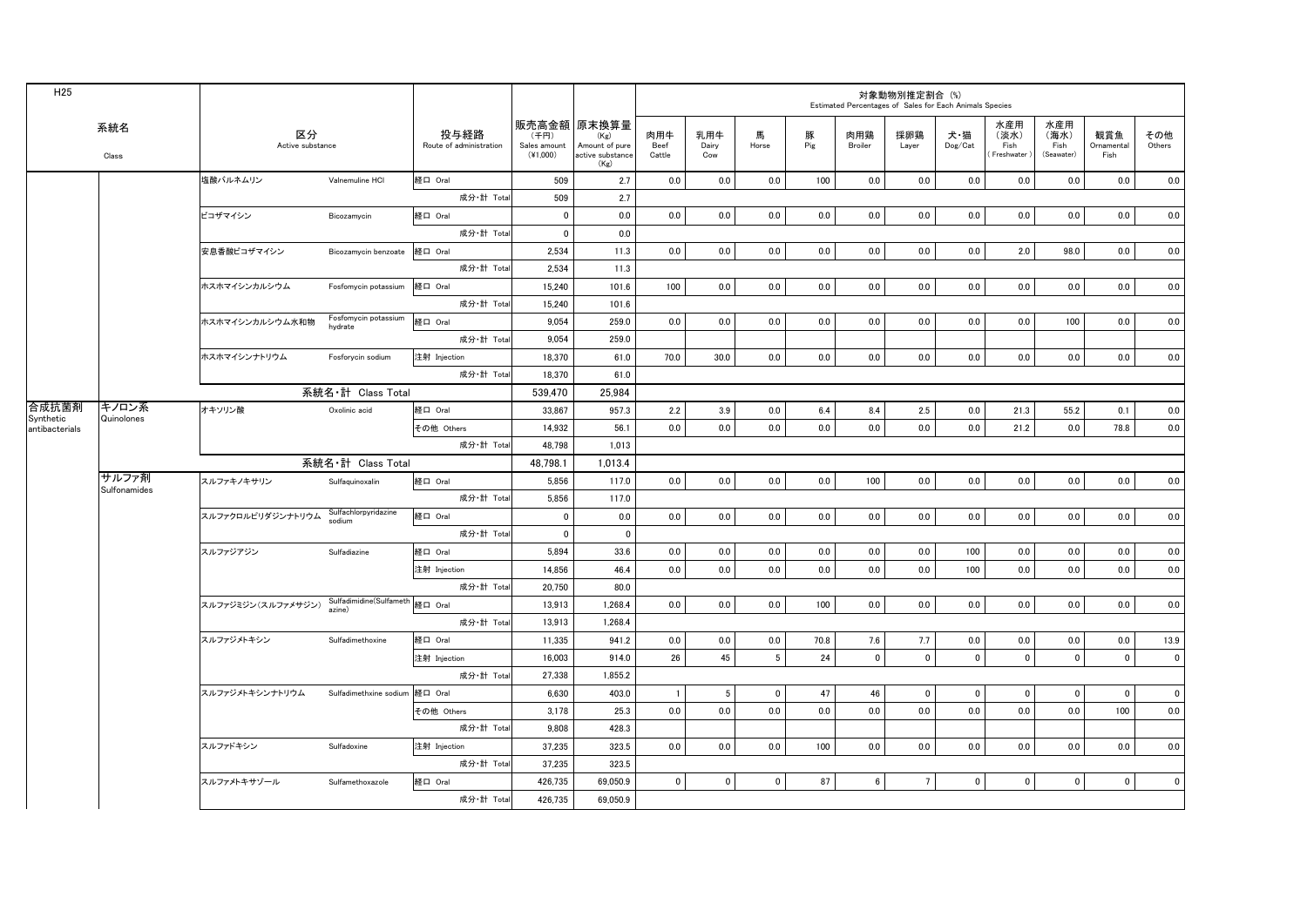|                               |                        |                              |                                 |                                    |                                                                   |                       |                     |             |          | Estimated Percentages of Sales for Each Animals Species | 対象動物別推定割合 (%) |                |                                    |                                   |                           |               |
|-------------------------------|------------------------|------------------------------|---------------------------------|------------------------------------|-------------------------------------------------------------------|-----------------------|---------------------|-------------|----------|---------------------------------------------------------|---------------|----------------|------------------------------------|-----------------------------------|---------------------------|---------------|
| 系統名<br>Class                  | 区分<br>Active substance |                              | 投与経路<br>Route of administration | (千円)<br>Sales amount<br>$(*1,000)$ | 販売高金額 原末換算量<br>(Kg)<br>Amount of pure<br>active substance<br>(Kg) | 肉用牛<br>Beef<br>Cattle | 乳用牛<br>Dairy<br>Cow | 馬<br>Horse  | 豚<br>Pig | 肉用鶏<br>Broiler                                          | 採卵鶏<br>Layer  | 犬・猫<br>Dog/Cat | 水産用<br>(淡水)<br>Fish<br>Freshwater) | 水産用<br>(海水)<br>Fish<br>(Seawater) | 観賞魚<br>Ornamental<br>Fish | その他<br>Others |
|                               | スルファメラジンナトリウム          | Sulfamerazine sodium         | 経口 Oral                         | 15                                 | 0.003                                                             | 0.0                   | 0.0                 | 0.0         | 0.0      | 0.0                                                     | 0.0           | 0.0            | 0.0                                | 0.0                               | $\mathbf 0$               | 100.0         |
|                               |                        |                              | その他 Others                      | 16.034                             | 301.6                                                             | 0.0                   | 0.0                 | 0.0         | 0.0      | 0.0                                                     | 0.0           | 0.0            | 0.0                                | 0.0                               | 100                       | 0.0           |
|                               |                        |                              | 成分·計 Total                      | 16,049                             | 301.6                                                             |                       |                     |             |          |                                                         |               |                |                                    |                                   |                           |               |
|                               | スルファモイルダプソン            | SulfamoyIdapsone             | 経口 Oral                         | 22,298                             | 645.0                                                             | 0.0                   | 0.0                 | 0.0         | 100      | 0.0                                                     | 0.0           | 0.0            | 0.0                                | 0.0                               | 0.0                       | 0.0           |
|                               |                        |                              | 注射 Injection                    | 1,344                              | 9.2                                                               | 0.0                   | 0.0                 | 0.0         | 100      | 0.0                                                     | 0.0           | 0.0            | 0.0                                | 0.0                               | 0.0                       | 0.0           |
|                               |                        |                              | 成分·計 Total                      | 23.642                             | 654.2                                                             |                       |                     |             |          |                                                         |               |                |                                    |                                   |                           |               |
|                               | スルファモノメトキシン            | Sulfamonomethoxin            | 経口 Oral                         | 333,521                            | 19,538.0                                                          | 16.2                  | 17.2                | 5.4         | 43.4     | 9.5                                                     | 6.8           | 1.2            | 0.4                                | 0.0                               | 0.0                       | 0.0           |
|                               |                        |                              | 成分·計 Total                      | 333.521                            | 19.538.0                                                          |                       |                     |             |          |                                                         |               |                |                                    |                                   |                           |               |
|                               | スルファモノメトキシン水和物         | Sulfamonomethoxin<br>hydrate | 経口 Oral                         | 27,360                             | 1,368.0                                                           | 0.0                   | 0.0                 | 0.0         | 0.0      | 0.0                                                     | 0.0           | 0.0            | 80.0                               | 20.0                              | 0.0                       | 0.0           |
|                               |                        |                              | 注射 Injection                    | 17.968                             | 968.6                                                             | 20.0                  | 40.0                | 10.0        | 30.0     | 0.0                                                     | 0.0           | 0.0            | 0.0                                | 0.0                               | 0.0                       | 0.0           |
|                               |                        |                              | 成分·計 Total                      | 45.328                             | 2.336.6                                                           |                       |                     |             |          |                                                         |               |                |                                    |                                   |                           |               |
|                               | スルファモノメトキシンナトリウム       | Sulfarnomethoxine<br>sodium  | 経口 Oral                         | 80,340                             | 7.942.0                                                           | 5.9                   | 5.9                 | 0.5         | 9.7      | 0.0                                                     | 0.0           | 3.6            | 59.5                               | 14.9                              | 0.0                       | 0.0           |
|                               |                        |                              | 成分·計 Total                      | 80,340                             | 7,942.0                                                           |                       |                     |             |          |                                                         |               |                |                                    |                                   |                           |               |
|                               | スルフィソゾールナトリウム          | Sulfisozole Sodium           | 経口 Oral                         | $\mathbf 0$                        | 0.0                                                               | 0.0                   | 0.0                 | 0.0         | 0.0      | 0.0                                                     | 0.0           | 0.0            | 0.0                                | 0.0                               | 0.0                       | 0.0           |
|                               |                        |                              | 成分·計 Total                      | $\mathbf 0$                        | 0.0                                                               |                       |                     |             |          |                                                         |               |                |                                    |                                   |                           |               |
|                               | ホモスルファミン               | Homosulfamine                | 注射 Injection                    | $\mathbf 0$                        | 0.0                                                               | 0.0                   | 0.0                 | 0.0         | 0.0      | 0.0                                                     | 0.0           | 0.0            | 0.0                                | 0.0                               | 0.0                       | 0.0           |
|                               |                        |                              | 成分 計 Total                      | $\mathbf 0$                        | $\mathbf 0$                                                       |                       |                     |             |          |                                                         |               |                |                                    |                                   |                           |               |
|                               |                        | 系統名·計 Class Total            |                                 | 1,040,514                          | 103.896                                                           |                       |                     |             |          |                                                         |               |                |                                    |                                   |                           |               |
| チアンフェニコール<br>糸                | チアンフェニコール              | Thiamphenicol                | 経口 Oral                         | 135,879                            | 12.179.3                                                          | 0.0                   | 0.0                 | 0.0         | 77.3     | 7.3                                                     | 0.0           | 0.0            | 0.0                                | 12.1                              | 0.0                       | 3.3           |
| Thiamphenicol and             |                        |                              | 注射 Injection                    | 25,789                             | 285.3                                                             | 10.0                  | 20.0                | 0.0         | 70.0     | 0.0                                                     | 0.0           | 0.0            | 0.0                                | 0.0                               | 0.0                       | 0.0           |
| derivateives                  |                        |                              | 成分·計 Total                      | 161.668                            | 12.464.6                                                          |                       |                     |             |          |                                                         |               |                |                                    |                                   |                           |               |
|                               | フロルフェニコール              | Florfenicol                  | 経口 Oral                         | 756,832                            | 6,250.3                                                           | $\mathbf{0}$          | $\mathbf 0$         | $\mathbf 0$ | 72       | $\mathbf 0$                                             | $\pmb{0}$     | $\mathbf{0}$   | $\overline{1}$                     | 6                                 | $\mathbf 0$               | 22            |
|                               |                        |                              | 注射 Injection                    | 528,631                            | 2,815.1                                                           | 56.0                  | 22.5                | 0.0         | 21.5     | 0.0                                                     | 0.0           | 0.0            | 0.0                                | 0.0                               | 0.0                       | 0.0           |
|                               |                        |                              | 成分 計 Total                      | 1.285.462                          | 9.065.3                                                           |                       |                     |             |          |                                                         |               |                |                                    |                                   |                           |               |
|                               |                        | 系統名·計 Class Total            |                                 | 1,447,130                          | 21,530                                                            |                       |                     |             |          |                                                         |               |                |                                    |                                   |                           |               |
| フラン系<br>Furan and derivatives | ニトロフラゾン                | Nitrofurazone                | その他 Others                      | 16.200                             | 303.6                                                             | 0.0                   | 0.0                 | 0.0         | 0.0      | 0.0                                                     | 0.0           | 0.0            | 0.0                                | 0.0                               | 100                       | 0.0           |
|                               |                        |                              | 成分·計 Total                      | 16,200                             | 303.6                                                             |                       |                     |             |          |                                                         |               |                |                                    |                                   |                           |               |
|                               | ニフルスチレン酸ナトリウム          | Nifurstyrenic acid<br>sodium | 経口 Oral                         | 63,369                             | 11.802.9                                                          | 0.0                   | 0.0                 | 0.0         | 0.0      | 0.0                                                     | 0.0           | 0.0            | 0.0                                | 99.8                              | 0.2                       | 0.0           |
|                               |                        |                              | その他 Others                      | 138,270                            | 2.353.0                                                           | 0.0                   | 0.0                 | 0.0         | 0.0      | 0.0                                                     | 0.0           | 0.0            | 0.0                                | 99.4                              | 0.6                       | 0.0           |
|                               |                        |                              | 成分·計 Total                      | 201,640                            | 14,155.9                                                          |                       |                     |             |          |                                                         |               |                |                                    |                                   |                           |               |
|                               | 系統名・計 Class Total      |                              |                                 | 217,839                            | 14,459                                                            |                       |                     |             |          |                                                         |               |                |                                    |                                   |                           |               |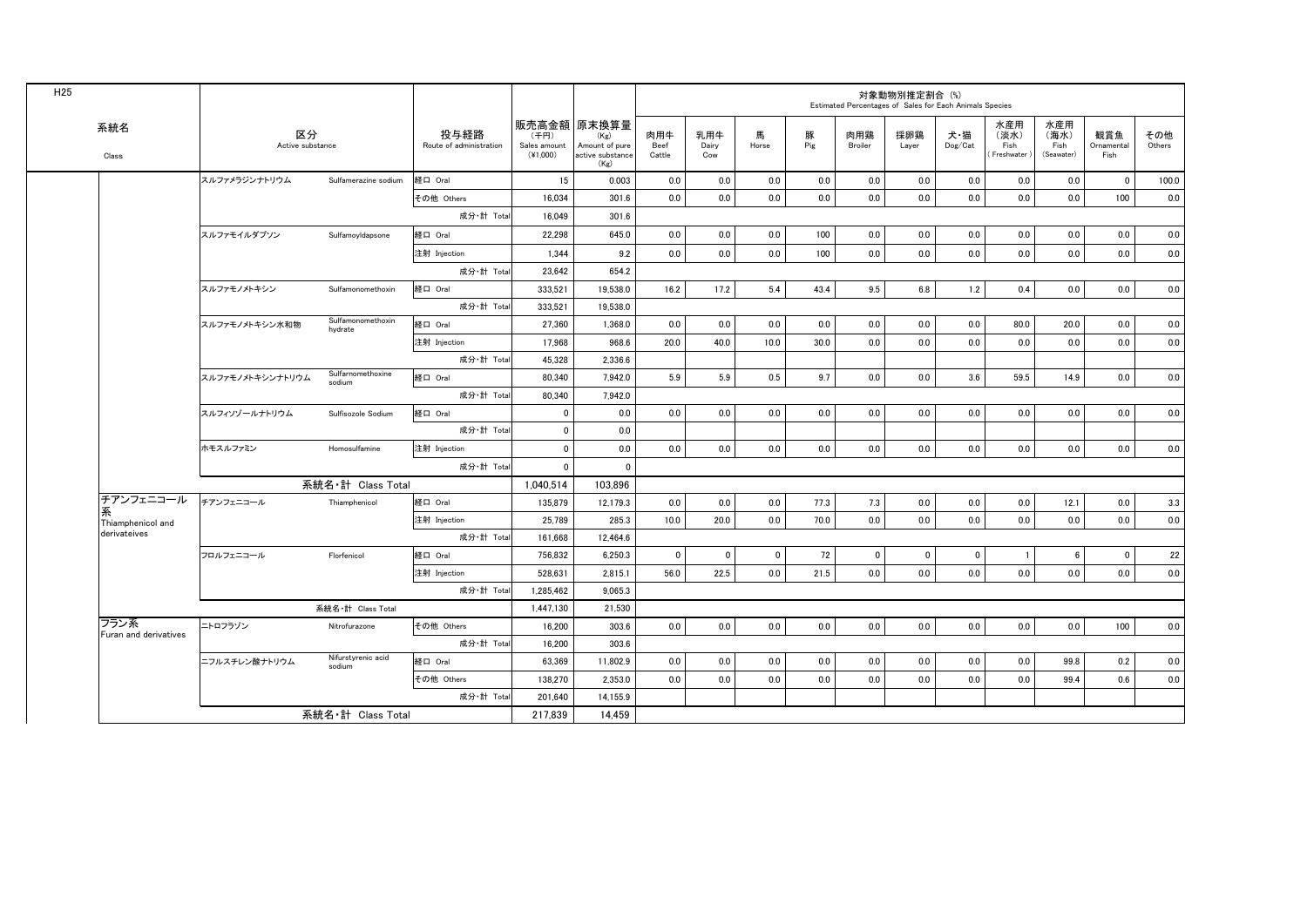| H <sub>25</sub>      |                         |              |                               |                                 |                                    |                                                                   |                       |                     |             |          | Estimated Percentages of Sales for Each Animals Species | 対象動物別推定割合 (%) |                                    |                                   |                                   |                           |                |
|----------------------|-------------------------|--------------|-------------------------------|---------------------------------|------------------------------------|-------------------------------------------------------------------|-----------------------|---------------------|-------------|----------|---------------------------------------------------------|---------------|------------------------------------|-----------------------------------|-----------------------------------|---------------------------|----------------|
|                      | 系統名<br>Class            |              | 区分<br>Active substance        | 投与経路<br>Route of administration | (千円)<br>Sales amount<br>$(*1.000)$ | 販売高金額 原末換算量<br>(Kg)<br>Amount of pure<br>active substance<br>(Kg) | 肉用牛<br>Beef<br>Cattle | 乳用牛<br>Dairy<br>Cow | 馬<br>Horse  | 豚<br>Pig | 肉用鶏<br>Broiler                                          | 採卵鶏<br>Layer  | 犬・猫<br>$\mathsf{Dog}/\mathsf{Cat}$ | 水産用<br>(淡水)<br>Fish<br>Freshwater | 水産用<br>(海水)<br>Fish<br>(Seawater) | 観賞魚<br>Ornamental<br>Fish | その他<br>Others  |
|                      | フルオロキノロン系               | エンロフロキサシン    | Enrofloxacin                  | 経口 Oral                         | 799.363                            | 1.299.3                                                           | 1.4                   | 0.6                 | 0.0         | 0.0      | 65.6                                                    | 0.0           | 32.5                               | 0.0                               | 0.0                               | 0.0                       | 0.0            |
|                      | Fluoroquinolones        |              |                               | 注射 Injection                    | 626,411                            | 654.2                                                             | 27                    | 32                  | $\mathbf 0$ | 31       | $\mathbf 0$                                             | $\mathbf 0$   | 10 <sup>10</sup>                   | $\mathbf 0$                       | $\mathbf{0}$                      | $\pmb{0}$                 | $\overline{0}$ |
|                      |                         |              |                               | 成分·計 Total                      | 1,425,774                          | 1.953.5                                                           |                       |                     |             |          |                                                         |               |                                    |                                   |                                   |                           |                |
|                      |                         | オフロキサシン      | Ofloxacin                     | 経口 Oral                         | 159,617                            | 548.8                                                             | 0.0                   | 0.0                 | 0.0         | 0.0      | 67.5                                                    | 16.9          | 15.6                               | 0.0                               | 0.0                               | 0.0                       | 0.0            |
|                      |                         |              |                               | 経皮 Cutaneous                    | 114,222                            | 20.9                                                              | 0.0                   | 0.0                 | 0.0         | 0.0      | 0.0                                                     | 0.0           | 100                                | 0.0                               | 0.0                               | 0.0                       | 0.0            |
|                      |                         |              |                               | 成分·計 Total                      | 273,839                            | 569.7                                                             |                       |                     |             |          |                                                         |               |                                    |                                   |                                   |                           |                |
|                      |                         | オルビフロキサシン    | Orbifloxacin                  | 経口 Oral                         | 302,055                            | 213.9                                                             | 0.0                   | 0.0                 | 0.0         | 0.0      | 0.0                                                     | 0.0           | 100                                | 0.0                               | 0.0                               | 0.0                       | 0.0            |
|                      |                         |              |                               | 注射 Injection                    | 374,393                            | 430.1                                                             | 0.0                   | 28.2                | 0.0         | 65.9     | 0.0                                                     | 0.0           | 5.9                                | 0.0                               | 0.0                               | 0.0                       | 0.0            |
|                      |                         |              |                               | 経皮 Cutaneous                    | 296,827                            | 22.7                                                              | 0.0                   | 0.0                 | 0.0         | 0.0      | 0.0                                                     | 0.0           | 100                                | 0.0                               | 0.0                               | 0.0                       | 0.0            |
|                      |                         |              |                               | 成分·計 Total                      | 973,275                            | 666.6                                                             |                       |                     |             |          |                                                         |               |                                    |                                   |                                   |                           |                |
|                      |                         | ジフロキサシン      | Difloxacin                    | 経口 Oral                         | $\mathbf{0}$                       | 0.0                                                               | 0.0                   | 0.0                 | 0.0         | 0.0      | 0.0                                                     | 0.0           | 0.0                                | 0.0                               | 0.0                               | 0.0                       | 0.0            |
|                      |                         |              |                               | 成分·計 Total                      | $\mathbf 0$                        | 0.0                                                               |                       |                     |             |          |                                                         |               |                                    |                                   |                                   |                           |                |
|                      |                         | ノルフロキサシン     | Norfloxacin                   | 経口 Oral                         | 75,046                             | 2,021.1                                                           | $\mathbf 0$           | $\mathbf 0$         | $\mathbf 0$ | 41       | 47                                                      | 12            | $\mathbf 0$                        | $\pmb{0}$                         | $\mathbf 0$                       | $\pmb{0}$                 | $\overline{0}$ |
|                      |                         |              |                               | 成分·計 Total                      | 75,046                             | 2.021.1                                                           |                       |                     |             |          |                                                         |               |                                    |                                   |                                   |                           |                |
|                      |                         | マルボフロキサシン    | Marbofloxacin                 | 経口 Oral                         | 61.616                             | 33.8                                                              | 0.0                   | 0.0                 | 0.0         | 0.0      | 0.0                                                     | 0.0           | 100                                | 0.0                               | 0.0                               | 0.0                       | 0.0            |
|                      |                         |              |                               | 注射 Injection                    | 384.980                            | 226.5                                                             | 63.1                  | 0.0                 | 0.0         | 36.9     | 0.0                                                     | 0.0           | 0.0                                | 0.0                               | 0.0                               | 0.0                       | 0.0            |
|                      |                         |              |                               | 成分·計 Total                      | 446.596                            | 260.3                                                             |                       |                     |             |          |                                                         |               |                                    |                                   |                                   |                           |                |
|                      |                         | メシル酸ダノフロキサシン | Danofloxacin mesilate         | 注射 Injection                    | 92.588                             | 57.3                                                              | 40.0                  | 20.0                | 0.0         | 40.0     | 0.0                                                     | 0.0           | 0.0                                | 0.0                               | 0.0                               | 0.0                       | 0.0            |
|                      |                         |              |                               | 成分·計 Total                      | 92,588                             | 57.3                                                              |                       |                     |             |          |                                                         |               |                                    |                                   |                                   |                           |                |
|                      |                         | 塩酸ロメフロキサシン   | Lomefloxacin<br>hydrochloride | その他 Others                      | 89,607                             | 4.2                                                               | 0.0                   | 0.0                 | 0.0         | 0.0      | 0.0                                                     | 0.0           | 100                                | 0.0                               | 0.0                               | 0.0                       | 0.0            |
|                      |                         |              |                               | 成分·計 Total                      | 89,607                             | 4.2                                                               |                       |                     |             |          |                                                         |               |                                    |                                   |                                   |                           |                |
|                      |                         |              | 系統名·計 Class Total             |                                 | 3,376,725                          | 5.533                                                             |                       |                     |             |          |                                                         |               |                                    |                                   |                                   |                           |                |
|                      | その他の合成抗菌                | オルメトプリム      | Ormetoprim                    | 経口 Oral                         | 147,011                            | 1,103.8                                                           | 35.3                  | 35.3                | 0.0         | 16.9     | 10.3                                                    | 0.0           | 0.0                                | 2.2                               | 0.0                               | 0.0                       | 0.0            |
|                      | Other synthetic         |              |                               | 成分·計 Total                      | 147,011                            | 1,103.8                                                           |                       |                     |             |          |                                                         |               |                                    |                                   |                                   |                           |                |
|                      | antibacterials          | トリメトプリム      | Trimethoprim                  | 経口 Oral                         | 435,148                            | 13,839.8                                                          | 0.0                   | 0.0                 | 0.0         | 87.2     | 5.7                                                     | 7.1           | 0.0                                | 0.0                               | 0.0                               | 0.0                       | 0.0            |
|                      |                         |              |                               | 注射 Injection                    | 52.090                             | 74.0                                                              | 0.0                   | 0.0                 | 0.0         | 87.5     | 0.0                                                     | 0.0           | 12.5                               | 0.0                               | 0.0                               | 0.0                       | 0.0            |
|                      |                         |              |                               | 成分·計 Total                      | 487,238                            | 13.913.7                                                          |                       |                     |             |          |                                                         |               |                                    |                                   |                                   |                           |                |
|                      |                         |              | 系統名·計 Class Total             |                                 | 634.249                            | 15.018                                                            |                       |                     |             |          |                                                         |               |                                    |                                   |                                   |                           |                |
| 駆虫剤<br>Anthelmintics | アベルメクチン系<br>Avermectins | イベルメクチン      | Ivermectin                    | 経口 Oral                         | 2,324,154                          | 353.2                                                             | 0.0                   | 0.0                 | 3.8         | 47.4     | 0.0                                                     | 0.0           | 48.8                               | 0.0                               | 0.0                               | 0.0                       | 0.0            |
|                      |                         |              |                               | 注射 Injection                    | 155,701                            | 43.0                                                              | 24.2                  | 24.1                | 0.0         | 51.7     | 0.0                                                     | 0.0           | 0.0                                | 0.0                               | 0.0                               | 0.0                       | 0.0            |
|                      |                         |              |                               | 経皮 Cutaneous                    | 475.148                            | 252.0                                                             | 65.8                  | 34.2                | 0.0         | 0.0      | 0.0                                                     | 0.0           | 0.0                                | 0.0                               | 0.0                               | 0.0                       | 0.0            |
|                      |                         |              |                               | 成分·計 Total                      | 2.955,003                          | 648.3                                                             |                       |                     |             |          |                                                         |               |                                    |                                   |                                   |                           |                |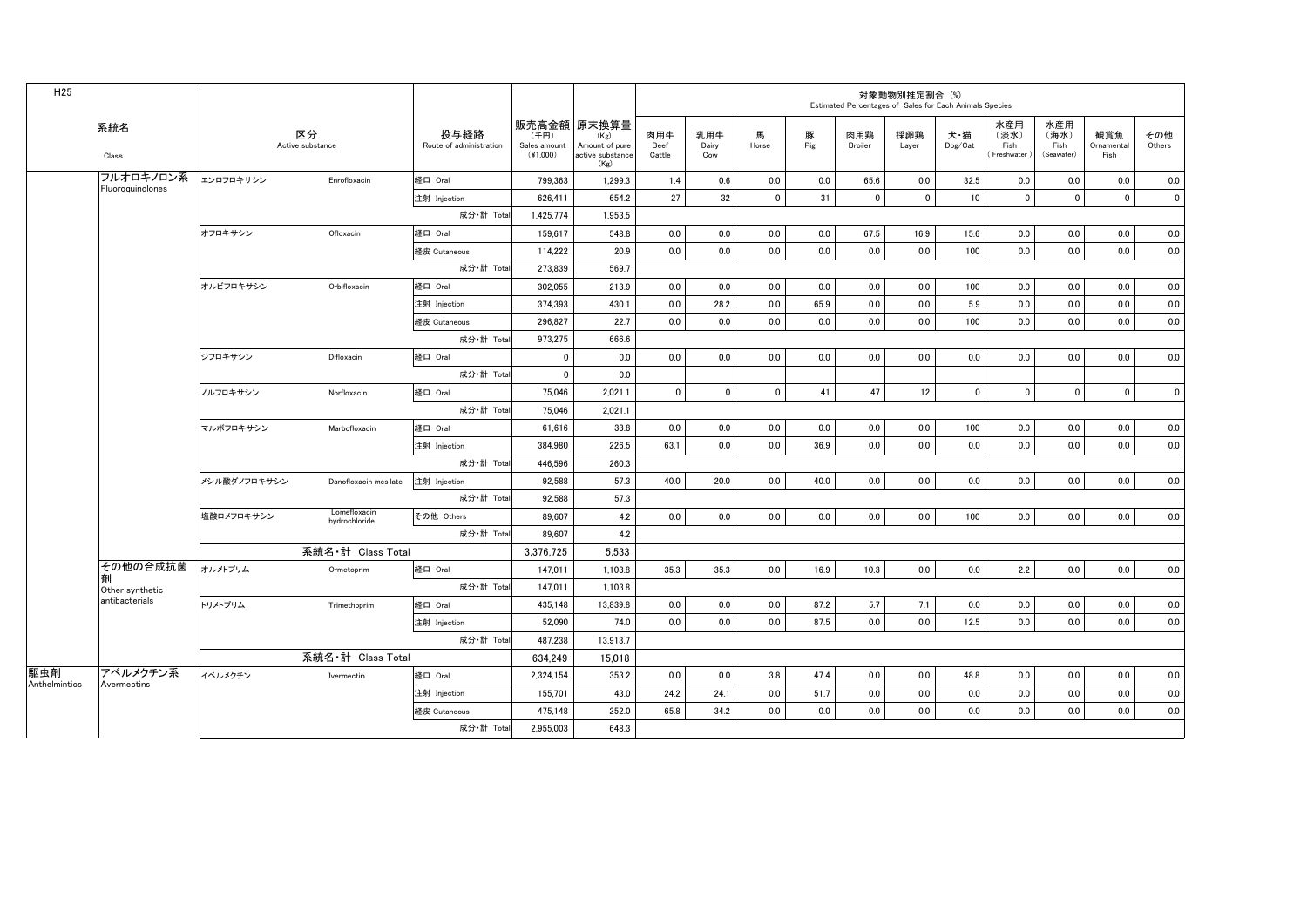| H <sub>25</sub>                       |             |                                |                                 |                                    |                                                                   |                       |                     |            |          | Estimated Percentages of Sales for Each Animals Species | 対象動物別推定割合 (%) |                |                                   |                                   |                           |               |
|---------------------------------------|-------------|--------------------------------|---------------------------------|------------------------------------|-------------------------------------------------------------------|-----------------------|---------------------|------------|----------|---------------------------------------------------------|---------------|----------------|-----------------------------------|-----------------------------------|---------------------------|---------------|
| 系統名<br>Class                          |             | 区分<br>Active substance         | 投与経路<br>Route of administration | (千円)<br>Sales amount<br>$(*1,000)$ | 販売高金額 原末換算量<br>(Kg)<br>Amount of pure<br>active substance<br>(Kg) | 肉用牛<br>Beef<br>Cattle | 乳用牛<br>Dairy<br>Cow | 馬<br>Horse | 豚<br>Pig | 肉用鶏<br>Broiler                                          | 採卵鶏<br>Layer  | 犬・猫<br>Dog/Cat | 水産用<br>(淡水)<br>Fish<br>Freshwater | 水産用<br>(海水)<br>Fish<br>(Seawater) | 観賞魚<br>Ornamental<br>Fish | その他<br>Others |
|                                       | エプリノメクチン    | Eprinomectin                   | 経皮 Cutaneous                    | 36.296                             | 10.0                                                              | 0.0                   | 100                 | 0.0        | 0.0      | 0.0                                                     | 0.0           | 0.0            | $0.0\,$                           | $0.0\,$                           | 0.0                       | 0.0           |
|                                       |             |                                | 成分·計 Total                      | 36.296                             | 10.0                                                              |                       |                     |            |          |                                                         |               |                |                                   |                                   |                           |               |
|                                       | セラメクチン      | Selamectin                     | 経皮 Cutaneous                    | 1,069,760.7                        | 90.0                                                              | 0.0                   | $0.0\,$             | $0.0\,$    | $0.0\,$  | $0.0\,$                                                 | $0.0\,$       | 100            | $0.0\,$                           | 0.0                               | 0.0                       | 0.0           |
|                                       |             |                                | 成分·計 Total                      | 1,069,761                          | 90.0                                                              |                       |                     |            |          |                                                         |               |                |                                   |                                   |                           |               |
|                                       | ドラメクチン      | Doramectin                     | 注射 Injection                    | 100,968.5                          | 13.3                                                              | 5.0                   | 0.0                 | 0.0        | 95.0     | 0.0                                                     | 0.0           | 0.0            | 0.0                               | 0.0                               | 0.0                       | 0.0           |
|                                       |             |                                | 成分·計 Total                      | 100,969                            | 13.3                                                              |                       |                     |            |          |                                                         |               |                |                                   |                                   |                           |               |
|                                       | ミルベマイシンオキシム | Miblemycin oxime               | 経口 Oral                         | 853,217                            | 20.8                                                              | 0.0                   | 0.0                 | 0.0        | 0.0      | 0.0                                                     | 0.0           | 100            | $0.0\,$                           | 0.0                               | 0.0                       | 0.0           |
|                                       |             |                                | 成分·計 Total                      | 853,217                            | 20.8                                                              |                       |                     |            |          |                                                         |               |                |                                   |                                   |                           |               |
|                                       | モキシデクチン     | Moxidectin                     | 経口 Oral                         | 826,213                            | 0.2                                                               | 0.0                   | 0.0                 | 0.0        | 0.0      | 0.0                                                     | 0.0           | 100            | 0.0                               | 0.0                               | 0.0                       | 0.0           |
|                                       |             |                                | 注射 Injection                    | 304,368                            | 15.5                                                              | 0.0                   | 0.0                 | 0.0        | 0.0      | 0.0                                                     | 0.0           | 100.0          | 0.0                               | 0.0                               | 0.0                       | 0.0           |
|                                       |             |                                | 経皮 Cutaneous                    | 24.925                             | 10.4                                                              | 100                   | 0.0                 | 0.0        | 0.0      | 0.0                                                     | 0.0           | 0.0            | 0.0                               | 0.0                               | 0.0                       | 0.0           |
|                                       |             |                                | 成分·計 Total                      | 1,155,505                          | 26.1                                                              |                       |                     |            |          |                                                         |               |                |                                   |                                   |                           |               |
|                                       |             | 系統名·計 Class Total              |                                 | 6,170,751                          | 808.4                                                             |                       |                     |            |          |                                                         |               |                |                                   |                                   |                           |               |
| チアベンダゾール系 トリクラベンダゾール                  |             | Triclabendazole                | 経口 Oral                         | 19,088                             | 418.4                                                             | 99.0                  | 1.0                 | 0.0        | 0.0      | 0.0                                                     | 0.0           | 0.0            | 0.0                               | 0.0                               | 0.0                       | 0.0           |
| Tiabendazole and<br>derivatives       |             |                                | 成分·計 Total                      | 19,088                             | 418.4                                                             |                       |                     |            |          |                                                         |               |                |                                   |                                   |                           |               |
|                                       | フェンベンダゾール   | Fenbendazol                    | 経口 Oral                         | 231,300                            | 3,084.0                                                           | 0.0                   | 0.0                 | 0.0        | 100      | 0.0                                                     | 0.0           | 0.0            | $0.0\,$                           | 0.0                               | 0.0                       | 0.0           |
|                                       |             |                                | 成分·計 Total                      | 231,300                            | 3,084.0                                                           |                       |                     |            |          |                                                         |               |                |                                   |                                   |                           |               |
|                                       | フルベンダゾール    | Flubendazole                   | 経口 Oral                         | $\mathbf 0$                        | 0.0                                                               | 0.0                   | 0.0                 | 0.0        | 0.0      | 0.0                                                     | 0.0           | 0.0            | 0.0                               | 0.0                               | 0.0                       | 0.0           |
|                                       |             |                                | 成分·計 Total                      | $\pmb{0}$                          | 0.0                                                               |                       |                     |            |          |                                                         |               |                |                                   |                                   |                           |               |
|                                       |             | 系統名・計 Class Total              |                                 | 250.388                            | 3,502                                                             |                       |                     |            |          |                                                         |               |                |                                   |                                   |                           |               |
| ピペラジン系<br>Piperazines                 | アジピン酸ピペラジン  | Piperazine adipate             | 経口 Oral                         | $\mathbf 0$                        | 0.0                                                               | 0.0                   | 0.0                 | 0.0        | 0.0      | 0.0                                                     | 0.0           | 0.0            | 0.0                               | 0.0                               | 0.0                       | 0.0           |
|                                       |             |                                | 成分·計 Total                      | $\mathbf 0$                        | 0.0                                                               |                       |                     |            |          |                                                         |               |                |                                   |                                   |                           |               |
|                                       | クエン酸ピペラジン   | Piperazine citrate             | 経口 Oral                         | 21.664                             | 325.6                                                             | 0.0                   | 0.0                 | 0.0        | 0.0      | 0.0                                                     | 0.0           | 100            | 0.0                               | 0.0                               | 0.0                       | 0.0           |
|                                       |             |                                | 成分·計 Total                      | 21,664                             | 325.6                                                             |                       |                     |            |          |                                                         |               |                |                                   |                                   |                           |               |
|                                       | ニ硫化炭素ピペラジン  | Piperazine carbon<br>disulfide | 経口 Oral                         |                                    |                                                                   |                       |                     |            |          |                                                         |               |                |                                   |                                   |                           |               |
|                                       |             |                                | 成分·計 Total                      |                                    |                                                                   |                       |                     |            |          |                                                         |               |                |                                   |                                   |                           |               |
|                                       | リン酸ピペラジン    | Piperazine sulfate             | 経口 Oral                         | 3.260                              | 84.3                                                              | 0.0                   | 0.0                 | 0.0        | 0.0      | 0.0                                                     | 0.0           | $0.0\,$        | 0.0                               | 0.0                               | 0.0                       | 100           |
|                                       |             |                                | 成分·計 Total                      | 3,260                              | 84.3                                                              |                       |                     |            |          |                                                         |               |                |                                   |                                   |                           |               |
|                                       |             | 系統名·計 Class Total              |                                 | 24.924                             | 409.9                                                             |                       |                     |            |          |                                                         |               |                |                                   |                                   |                           |               |
| その他の駆虫剤<br><b>Other Anthelmintics</b> | エモデプシド      | Emodepside                     | 経皮 Cutaneous                    | 32,870                             | 1.2                                                               | 0.0                   | 0.0                 | 0.0        | 0.0      | 0.0                                                     | 0.0           | 100            | 0.0                               | 0.0                               | 0.0                       | 0.0           |
|                                       |             |                                | 成分·計 Total                      | 32,870                             | 1.2                                                               |                       |                     |            |          |                                                         |               |                |                                   |                                   |                           |               |
|                                       | 塩酸レバミゾール    | Levamisole HCI                 | 経口 Oral                         | 35,360                             | 539.1                                                             | 7.8                   | 0.0                 | 0.0        | 65.6     | 14.4                                                    | 0.0           | 0.0            | 0.0                               | 0.0                               | 0.0                       | 12.2          |
|                                       |             |                                | 成分·計 Total                      | 35,360                             | 539.1                                                             |                       |                     |            |          |                                                         |               |                |                                   |                                   |                           |               |
|                                       | レバミゾール      | Levamisole                     | 経皮 Cutaneous                    | $\mathbf 0$                        | 0.0                                                               | 0.0                   | 0.0                 | 0.0        | 0.0      | 0.0                                                     | 0.0           | 0.0            | 0.0                               | 0.0                               | 0.0                       | 0.0           |
|                                       |             |                                | 成分·計 Total                      | $\mathbf 0$                        | $\mathbf 0$                                                       |                       |                     |            |          |                                                         |               |                |                                   |                                   |                           |               |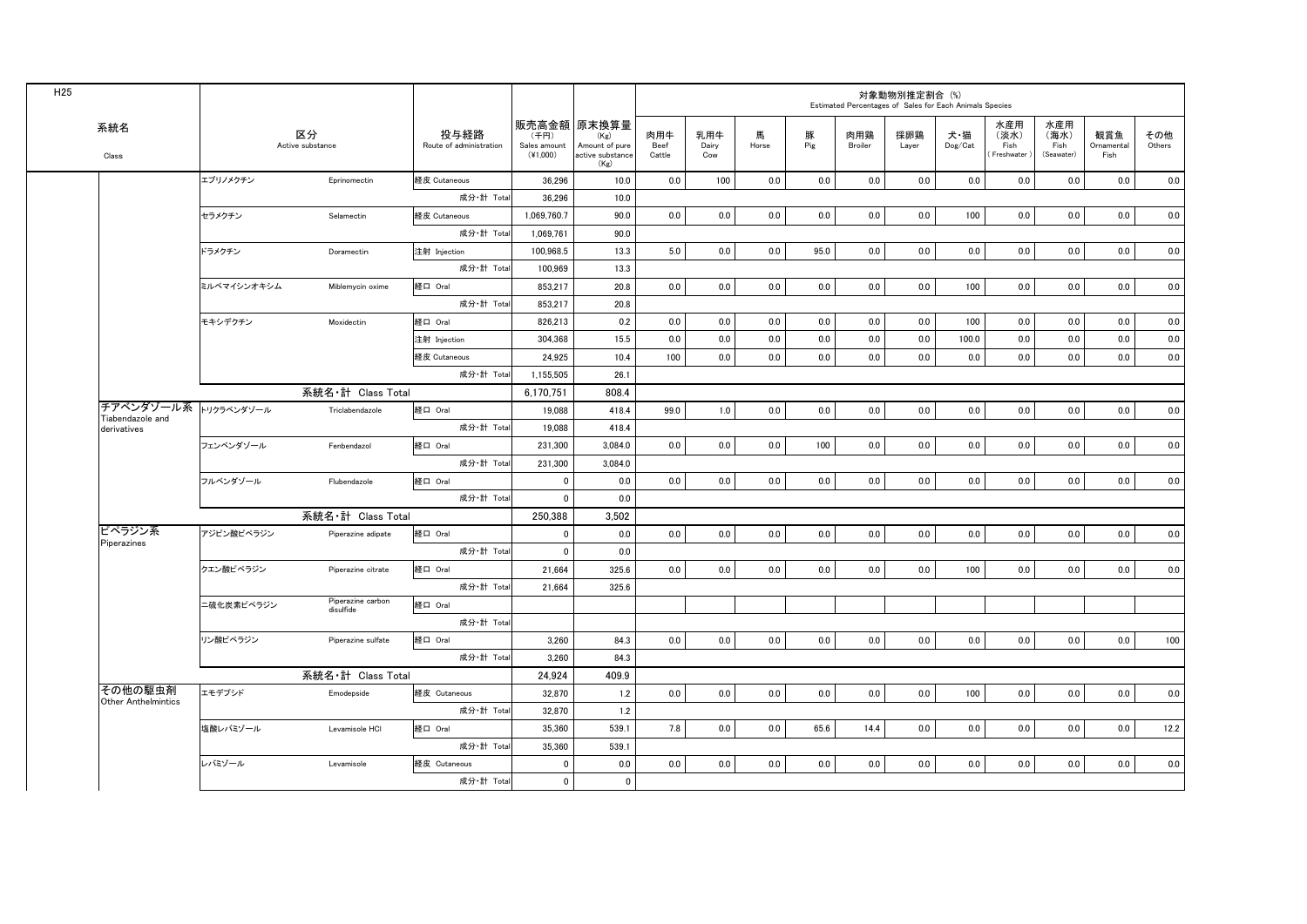| H <sub>25</sub> |              |            |                        |                                 |                                                   |                                                    |                       |                     |            |          | Estimated Percentages of Sales for Each Animals Species | 対象動物別推定割合(%) |                |                                   |                                   |                           |               |
|-----------------|--------------|------------|------------------------|---------------------------------|---------------------------------------------------|----------------------------------------------------|-----------------------|---------------------|------------|----------|---------------------------------------------------------|--------------|----------------|-----------------------------------|-----------------------------------|---------------------------|---------------|
|                 | 系統名<br>Class |            | 区分<br>Active substance | 投与経路<br>Route of administration | 販売高金額 原末換算量<br>(千円)<br>Sales amount<br>$(*1,000)$ | (Kg)<br>Amount of pure<br>active substance<br>(Kg) | 肉用牛<br>Beef<br>Cattle | 乳用牛<br>Dairy<br>Cow | 馬<br>Horse | 豚<br>Pig | 肉用鶏<br>Broiler                                          | 採卵鶏<br>Layer | 犬・猫<br>Dog/Cat | 水産用<br>(淡水)<br>Fish<br>Freshwater | 水産用<br>(海水)<br>Fish<br>(Seawater) | 観賞魚<br>Ornamental<br>Fish | その他<br>Others |
|                 |              | オキシクロザニド   | Oxyclozanide           | 経口 Oral                         |                                                   |                                                    |                       |                     |            |          |                                                         |              |                |                                   |                                   |                           |               |
|                 |              |            |                        | 成分·計 Tota                       |                                                   |                                                    |                       |                     |            |          |                                                         |              |                |                                   |                                   |                           |               |
|                 |              | カマラ        | Kamala                 | 経口 Oral                         | 1,482                                             | 4.5                                                | 0.0                   | 0.0                 | 0.0        | 0.0      | 0.0                                                     | 0.0          | 100            | 0.0                               | 0.0                               | 0.0                       | 0.0           |
|                 |              |            |                        | 成分·計 Tota                       | 1,482                                             | 4.5                                                |                       |                     |            |          |                                                         |              |                |                                   |                                   |                           |               |
|                 |              | サントニン      | Santonin               | 経口 Oral                         | 16,685                                            | 9.2                                                | 0.0                   | $0.0\,$             | $0.0\,$    | 0.0      | 0.0                                                     | 0.0          | 100            | 0.0                               | 0.0                               | 0.0                       | 0.0           |
|                 |              |            |                        | 成分·計 Total                      | 16,685                                            | 9.2                                                |                       |                     |            |          |                                                         |              |                |                                   |                                   |                           |               |
|                 |              | ジクロロフェン    | Dichlorophen           | 経口 Oral                         | 3,260                                             | 84.3                                               | 0.0                   | 0.0                 | 0.0        | 0.0      | 0.0                                                     | 0.0          | 0.0            | 0.0                               | 0.0                               | 0.0                       | 100           |
|                 |              |            |                        | 成分 計 Total                      | 3,260                                             | 84.3                                               |                       |                     |            |          |                                                         |              |                |                                   |                                   |                           |               |
|                 |              | ジソフェノール    | Disophenol             | 注射 Injection                    | $\mathbf 0$                                       | 0.0                                                | 0.0                   | 0.0                 | 0.0        | 0.0      | 0.0                                                     | 0.0          | 0.0            | 0.0                               | 0.0                               | 0.0                       | 0.0           |
|                 |              |            |                        | 成分·計 Total                      | $\pmb{0}$                                         | $\mathbf 0$                                        |                       |                     |            |          |                                                         |              |                |                                   |                                   |                           |               |
|                 |              | 酒石酸モランテル   | Morantel tartrate      | 経口 Oral                         | $\pmb{0}$                                         | 0.0                                                | 0.0                   | $0.0\,$             | 0.0        | 0.0      | 0.0                                                     | 0.0          | 0.0            | 0.0                               | 0.0                               | 0.0                       | 0.0           |
|                 |              |            |                        | 成分·計 Total                      | $\pmb{0}$                                         | $\mathbf 0$                                        |                       |                     |            |          |                                                         |              |                |                                   |                                   |                           |               |
|                 |              | トリブロムサラン   | Tribromsalan           | 経口 Oral                         | $\mathbf 0$                                       | 0.0                                                | 0.0                   | 0.0                 | 0.0        | 0.0      | 0.0                                                     | 0.0          | 0.0            | 0.0                               | 0.0                               | 0.0                       | 0.0           |
|                 |              |            |                        | 成分·計 Total                      | $\mathbf 0$                                       | $\mathbf 0$                                        |                       |                     |            |          |                                                         |              |                |                                   |                                   |                           |               |
|                 |              | パモ酸ピランテル   | Pyrantel pamoate       | 経口 Oral                         | 1,864,619                                         | 3,447.3                                            | 0.0                   | 0.0                 | $0.0\,$    | 0.0      | 0.0                                                     | 0.0          | 100            | 0.0                               | 0.0                               | 0.0                       | 0.0           |
|                 |              |            |                        | 成分·計 Tota                       | 1,864,619                                         | 3,447.3                                            |                       |                     |            |          |                                                         |              |                |                                   |                                   |                           |               |
|                 |              | フェノチアジン    | Phenithizine           | 経口 Oral                         | 3,260                                             | 241.7                                              | $0.0\,$               | $0.0\,$             | $0.0\,$    | 0.0      | 0.0                                                     | 0.0          | 0.0            | 0.0                               | 0.0                               | 0.0                       | 100           |
|                 |              |            |                        | 成分·計 Total                      | 3,260                                             | 241.7                                              |                       |                     |            |          |                                                         |              |                |                                   |                                   |                           |               |
|                 |              | フェバンテル     | Febantel               | 経口 Oral                         | 106,816                                           | 917.6                                              | 0.0                   | 0.0                 | 0.0        | 0.0      | 0.0                                                     | 0.0          | 3.8            | 0.0                               | 96.2                              | 0.0                       | $0.0\,$       |
|                 |              |            |                        | 成分·計 Total                      | 106,816                                           | 917.6                                              |                       |                     |            |          |                                                         |              |                |                                   |                                   |                           |               |
|                 |              | プラジクアンテル   | Praziguantel           | 経口 Oral                         | 332,693                                           | 2,419.0                                            | 0.0                   | 0.0                 | 2.0        | 0.0      | 0.0                                                     | 0.0          | 0.7            | 0.0                               | 97.3                              | 0.0                       | 0.0           |
|                 |              |            |                        | 注射 Injection                    | 30,780                                            | 2.9                                                | 0.0                   | 0.0                 | 0.0        | 0.0      | 0.0                                                     | 0.0          | 100            | 0.0                               | 0.0                               | 0.0                       | 0.0           |
|                 |              |            |                        | 経皮 Cutaneous                    | 32,870                                            | 4.9                                                | 0.0                   | 0.0                 | 0.0        | 0.0      | 0.0                                                     | 0.0          | 100            | 0.0                               | 0.0                               | 0.0                       | 0.0           |
|                 |              |            |                        | 成分·計 Tota                       | 396,343                                           | 2,426.8                                            |                       |                     |            |          |                                                         |              |                |                                   |                                   |                           |               |
|                 |              | ブロムフェノホス   | Bromofenofos           | 経口 Oral                         | 1,112                                             | 37.1                                               | 40.0                  | 60.0                | 0.0        | 0.0      | 0.0                                                     | 0.0          | 0.0            | 0.0                               | 0.0                               | 0.0                       | 0.0           |
|                 |              |            |                        | 成分·計 Tota                       | 1,112                                             | 37.1                                               |                       |                     |            |          |                                                         |              |                |                                   |                                   |                           |               |
|                 |              | マクリ        | Makli (Digenea)        | 経口 Oral                         | 1,482                                             | 13.4                                               | 0.0                   | 0.0                 | 0.0        | 0.0      | 0.0                                                     | 0.0          | 100            | 0.0                               | 0.0                               | 0.0                       | 0.0           |
|                 |              |            |                        | 成分·計 Total                      | 1,482                                             | 13.4                                               |                       |                     |            |          |                                                         |              |                |                                   |                                   |                           |               |
|                 |              | メチリジン      | Methylidyne            | 注射 Injection                    | $\mathbf 0$                                       | 0.0                                                | 0.0                   | 0.0                 | 0.0        | 0.0      | 0.0                                                     | 0.0          | 0.0            | 0.0                               | 0.0                               | 0.0                       | 0.0           |
|                 |              |            |                        | 成分·計 Total                      | $\mathbf 0$                                       | $\mathbf 0$                                        |                       |                     |            |          |                                                         |              |                |                                   |                                   |                           |               |
|                 |              | メラルソミン二塩酸塩 | Melarsomine 2HCl       | 注射 Injection                    | 3,480                                             | 0.002                                              | 0.0                   | 0.0                 | 0.0        | 0.0      | 0.0                                                     | 0.0          | 100            | 0.0                               | 0.0                               | 0.0                       | 0.0           |
|                 |              |            |                        | 成分·計 Total                      | 3,480                                             | 0.002                                              |                       |                     |            |          |                                                         |              |                |                                   |                                   |                           |               |
|                 |              |            | 系統名·計 Class Total      |                                 | 2,466,768                                         | 7,722                                              |                       |                     |            |          |                                                         |              |                |                                   |                                   |                           |               |